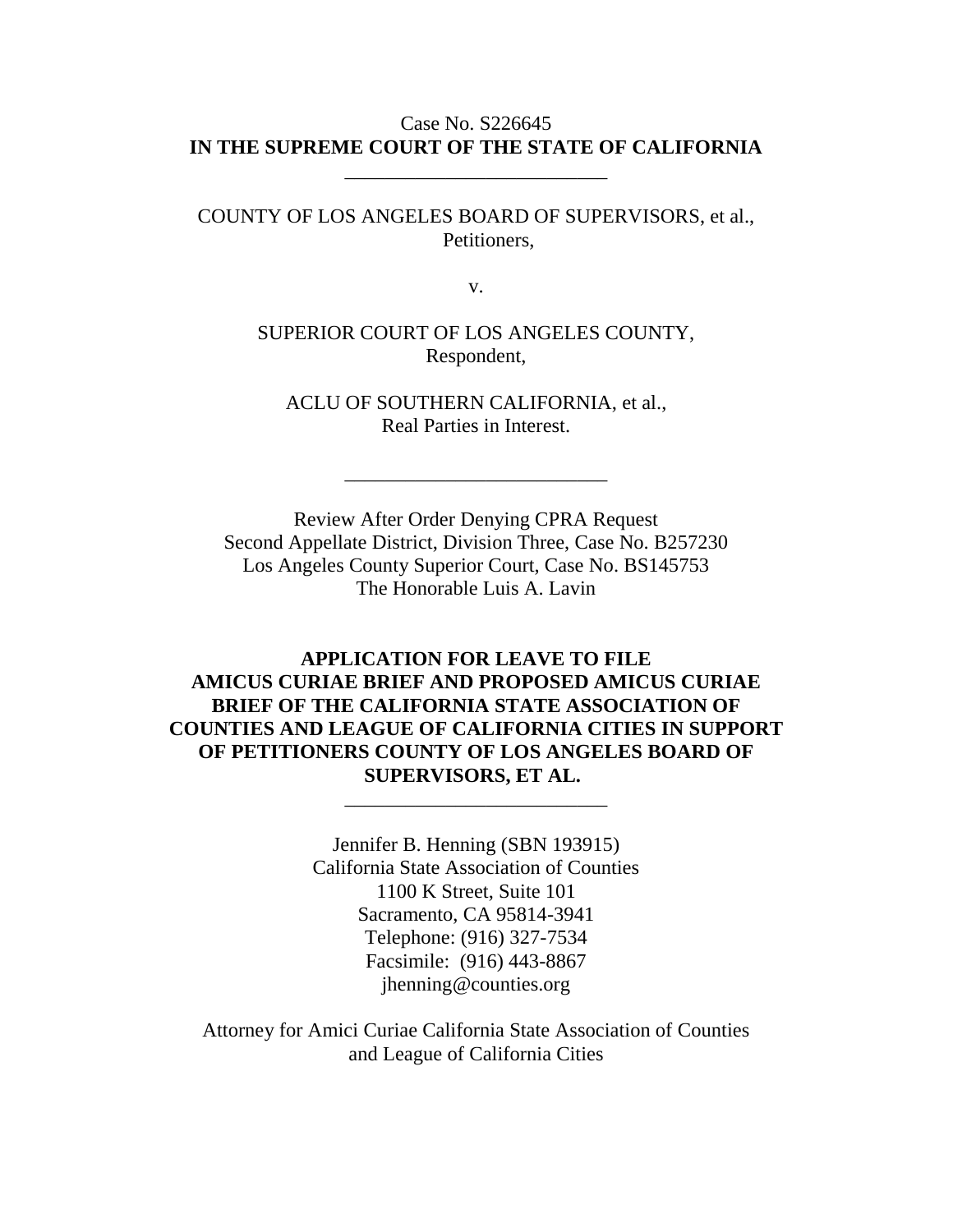#### **I. Motion for Leave to File Amicus Brief**

The California State Association of Counties ("CSAC") and League of California Cities ("League") seek leave to file the attached amicus brief.<sup>1</sup>

#### **II. Interests of Amici Curiae**

CSAC is a non-profit corporation. The membership consists of the 58 California counties. CSAC sponsors a Litigation Coordination Program, which is administered by the County Counsels' Association of California and is overseen by the Association's Litigation Overview Committee, comprised of county counsels throughout the state. The Litigation Overview Committee monitors litigation of concern to counties statewide and has determined that this case is a matter affecting all counties.

The League is an association of 473 California cities dedicated to protecting and restoring local control to provide for the public health, safety, and welfare of their residents, and to enhance the quality of life for all Californians. The League is advised by its Legal Advocacy Committee, which is comprised of 24 city attorneys from all regions of the State. The Committee monitors litigation of concern to municipalities, and identifies those cases that have statewide or nationwide significance. The Committee has identified this case as having such significance.

 $\overline{a}$ 

 $1$  No party or counsel for a party authored the attached brief, in whole or in part. No one made a monetary contribution intended to fund the preparation or submission of this brief.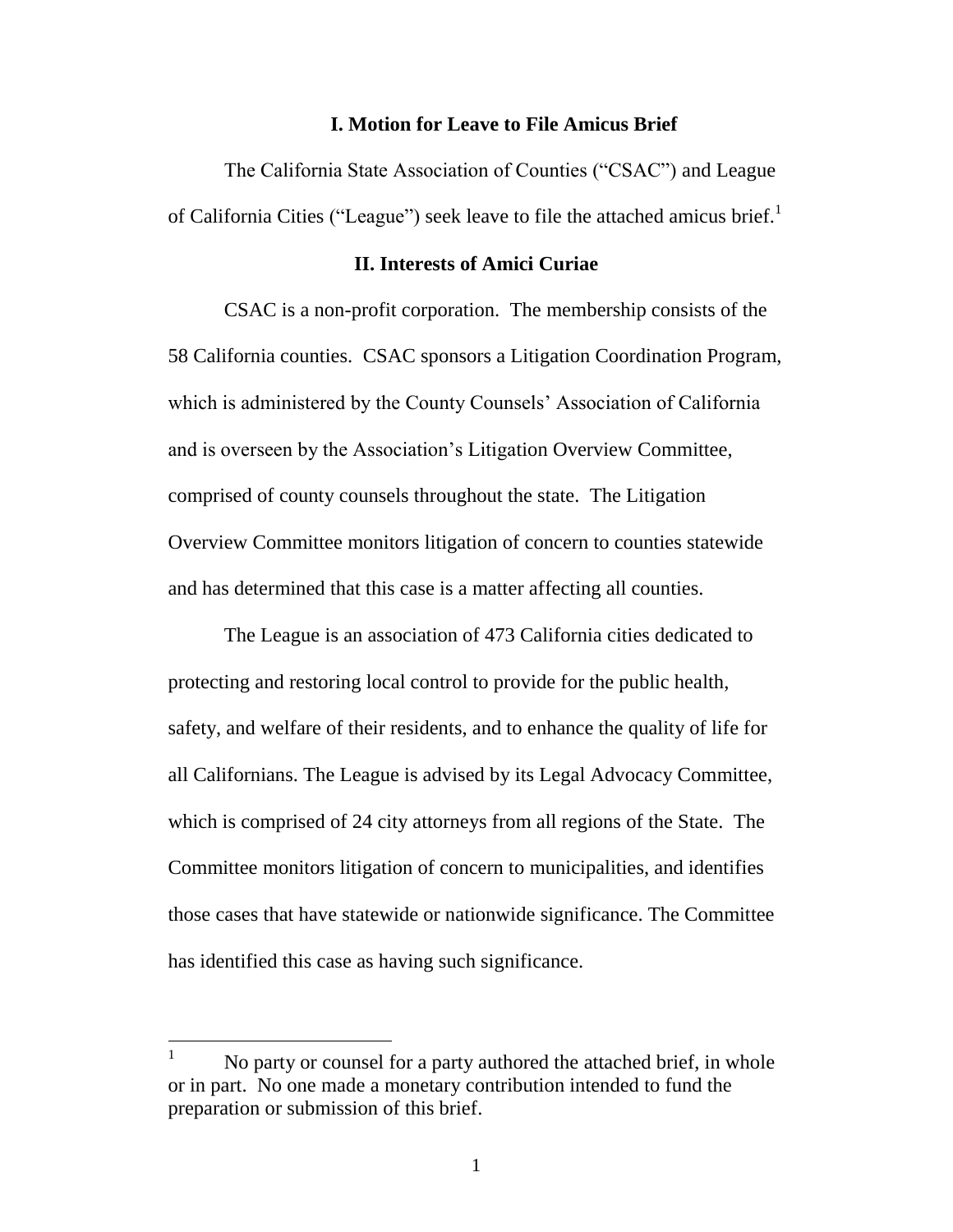#### **III. Reasons Why Filing an Amicus Curiae Brief is Desirable**

In particular, this Court will consider whether and to what extent attorney billing records and invoices are protected by the attorney-client privilege when such records are sought under the Public Records Act. Real Party in Interest, ACLU of Southern California, seeks to overturn an appellate court decision that both recognized the privileged nature of the information contained in such records, and declined to create a narrower version of the attorney-client privilege for public entities than private parties. Thus, the issues presented in this case directly impact the ability of cities and counties to obtain frank and open legal guidance for their lawyers, and to keep such guidance privileged.

Counsel for amici has reviewed the party briefing in this case, and does not duplicate those arguments here. Rather, the proposed amicus brief provides this Court with practical examples of how even redacted attorney invoices and billing records reveal the type of information that the attorneyclient privilege is intended to protect. The brief also explains why the ACLU's invitation to this Court to narrowly interpret the attorney-client privilege in the context of the Public Records Act would result in a two-tier system, placing public entities at a distinct disadvantage in litigation and settlements, which is directly contrary to both the Evidence Code and the Public Records Act.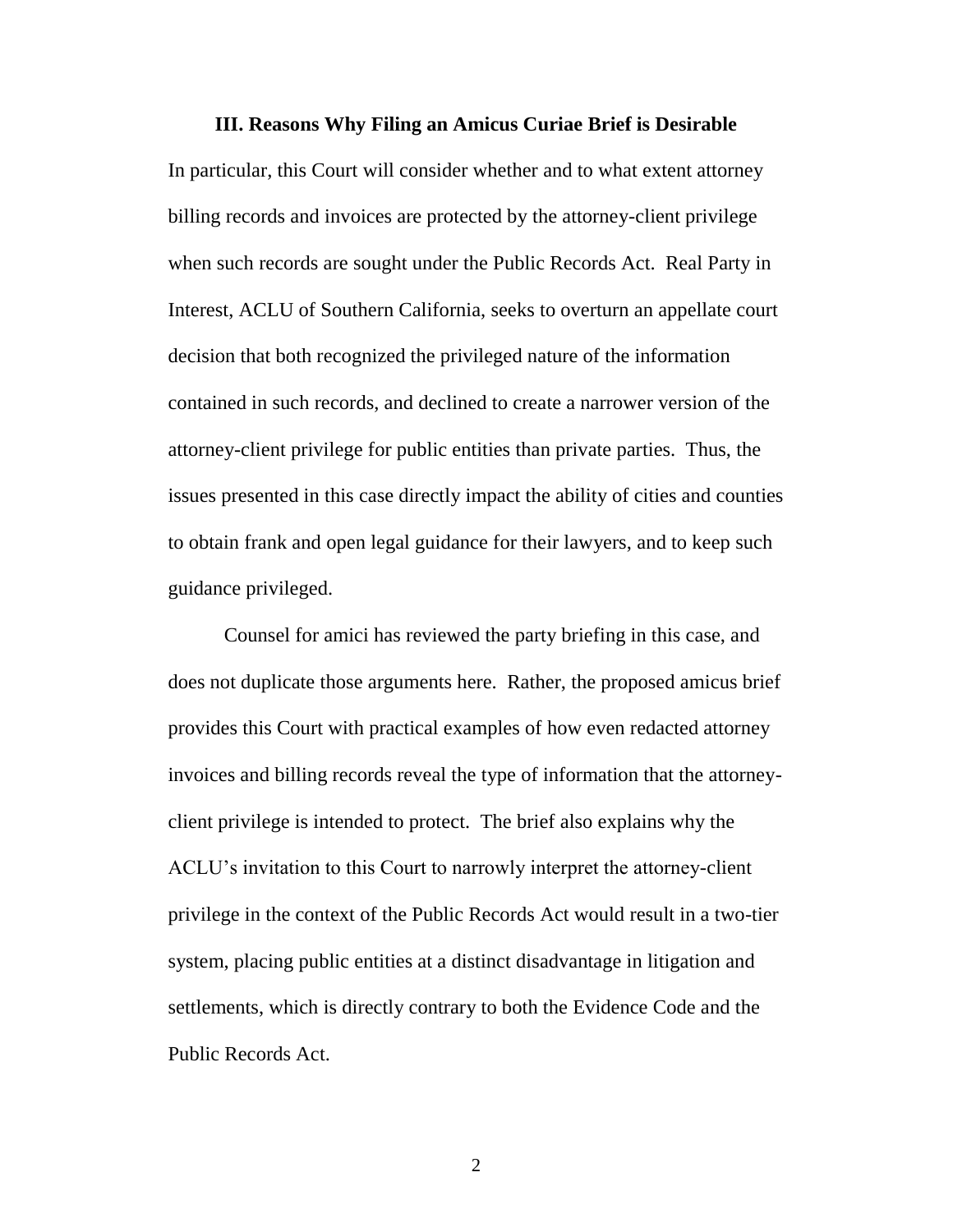For the foregoing reasons, CSAC and the League respectfully

request that this Court accept the accompanying amicus curiae brief.

Dated: Feb. 11, 2016 Respectfully submitted,

/s/

By: \_\_\_\_\_\_\_\_\_\_\_\_\_\_\_\_\_\_\_\_\_\_\_\_

JENNIFER B. HENNING

Attorney for Amici Curiae California State Association of Counties League of California Cities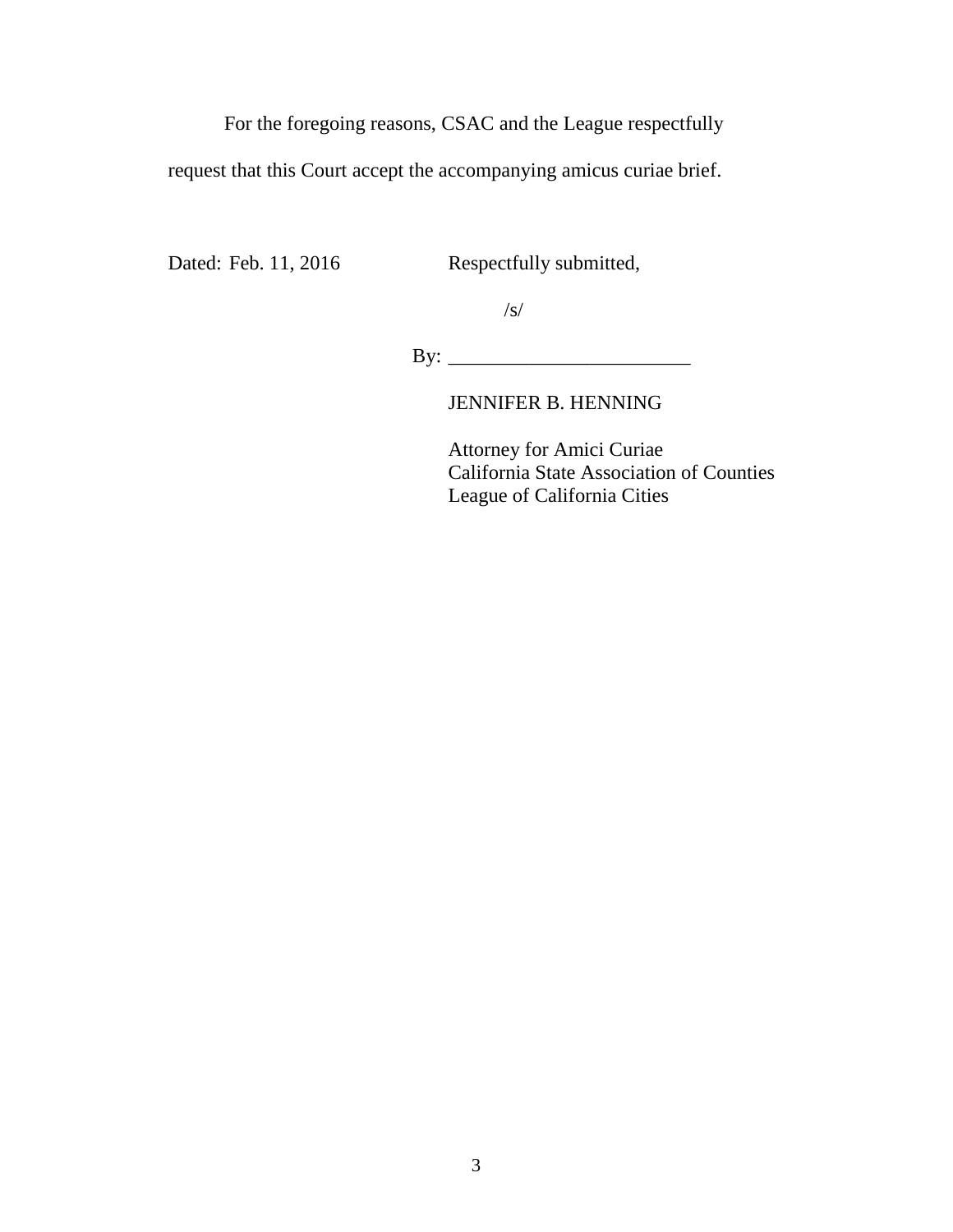# Case No. S226645 **IN THE SUPREME COURT OF THE STATE OF CALIFORNIA**

\_\_\_\_\_\_\_\_\_\_\_\_\_\_\_\_\_\_\_\_\_\_\_\_\_\_

COUNTY OF LOS ANGELES BOARD OF SUPERVISORS, et al., Petitioners,

v.

SUPERIOR COURT OF LOS ANGELES COUNTY, Respondent,

ACLU OF SOUTHERN CALIFORNIA, et al., Real Parties in Interest.

\_\_\_\_\_\_\_\_\_\_\_\_\_\_\_\_\_\_\_\_\_\_\_\_\_\_

Review After Order Denying CPRA Request Second Appellate District, Division Three, Case No. B257230 Los Angeles County Superior Court, Case No. BS145753 The Honorable Luis A. Lavin

# **[PROPOSED] AMICUS CURIAE BRIEF OF THE CALIFORNIA STATE ASSOCIATION OF COUNTIES AND LEAGUE OF CALIFORNIA CITIES IN SUPPORT OF PETITIONERS COUNTY OF LOS ANGELES BOARD OF SUPERVISORS, ET AL.**

\_\_\_\_\_\_\_\_\_\_\_\_\_\_\_\_\_\_\_\_\_\_\_\_\_\_

Jennifer B. Henning (SBN 193915) California State Association of Counties 1100 K Street, Suite 101 Sacramento, CA 95814-3941 Telephone: (916) 327-7534 Facsimile: (916) 443-8867 jhenning@counties.org

Attorney for Amici Curiae California State Association of Counties and League of California Cities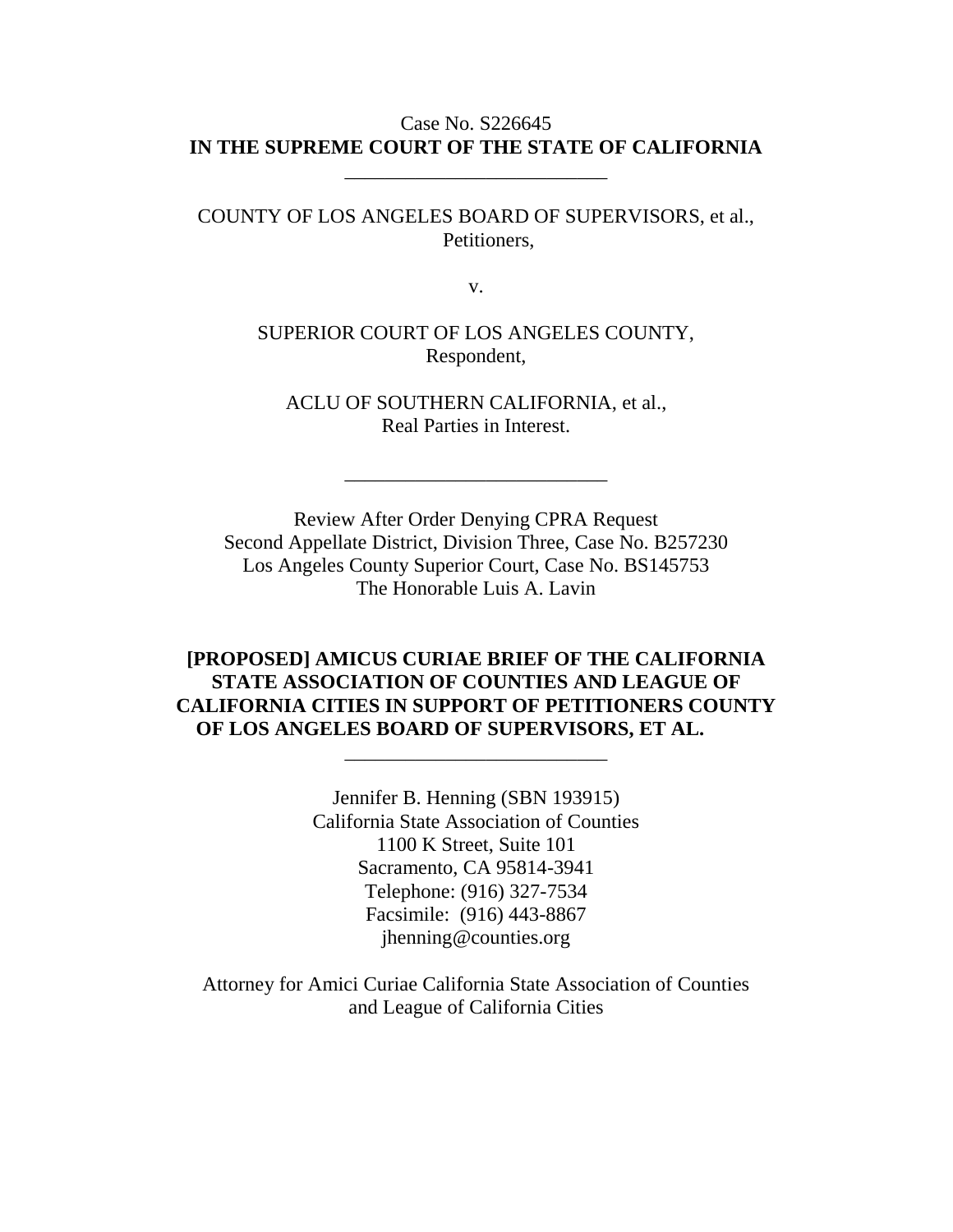# **TABLE OF CONTENTS**

| A. An Attorney's Invoices and Billing Records, Even When<br>Redacted, are Privileged Attorney-Client Communications3             |
|----------------------------------------------------------------------------------------------------------------------------------|
| B. The Attorney-Client Privilege Recognized in the Public Records<br>Act is Identical to the Attorney-Client Privilege Otherwise |
|                                                                                                                                  |
|                                                                                                                                  |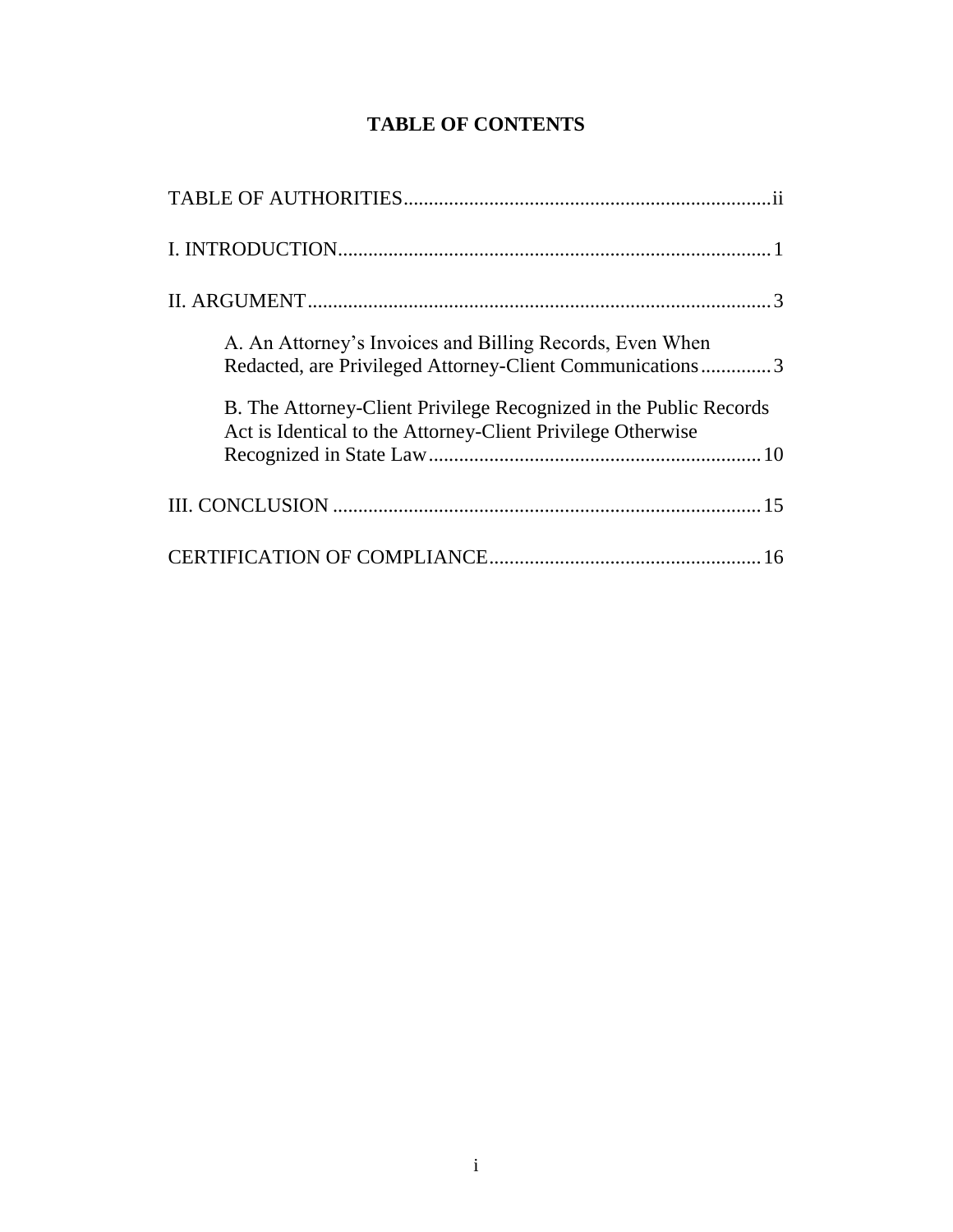# <span id="page-6-0"></span>**TABLE OF AUTHORITIES**

| <b>CASES</b>                                                        |
|---------------------------------------------------------------------|
|                                                                     |
| Citizens for Ceres v. Superior Court (2013) 217 Cal.App.4th 889 13  |
|                                                                     |
| Copley Press, Inc. v. Superior Court (2006) 39 Cal.4th 1272  11     |
| Costco v. Wholesale Corp. v. Superior Court (2009) 47 Cal.4th 725 4 |
| Dickerson v. Superior Court (1982) 135 Cal.App.3d 93  13            |
| Long Beach Police Officers Ass'n v. City of Long Beach              |
|                                                                     |
| Roberts v. City of Palmdale (1993) 5 Cal.4th 363 3, 4, 12, 13       |
| Sacramento Newspaper Guild v. Sacramento County Bd of Supervisors   |
|                                                                     |
| St. Croix v. Superior Court (2014) 228 Cal.App.4th 434  12          |
| STI Outdoor v. Superior Court (2001) 91 Cal.App.4th 334 3           |
| Wells Fargo Bank v. Superior Court (2000) 22 Cal.4th 204  13        |
| <b>STATUTES</b>                                                     |
|                                                                     |
| <b>CONSTITUTIONAL PROVISIONS</b>                                    |
|                                                                     |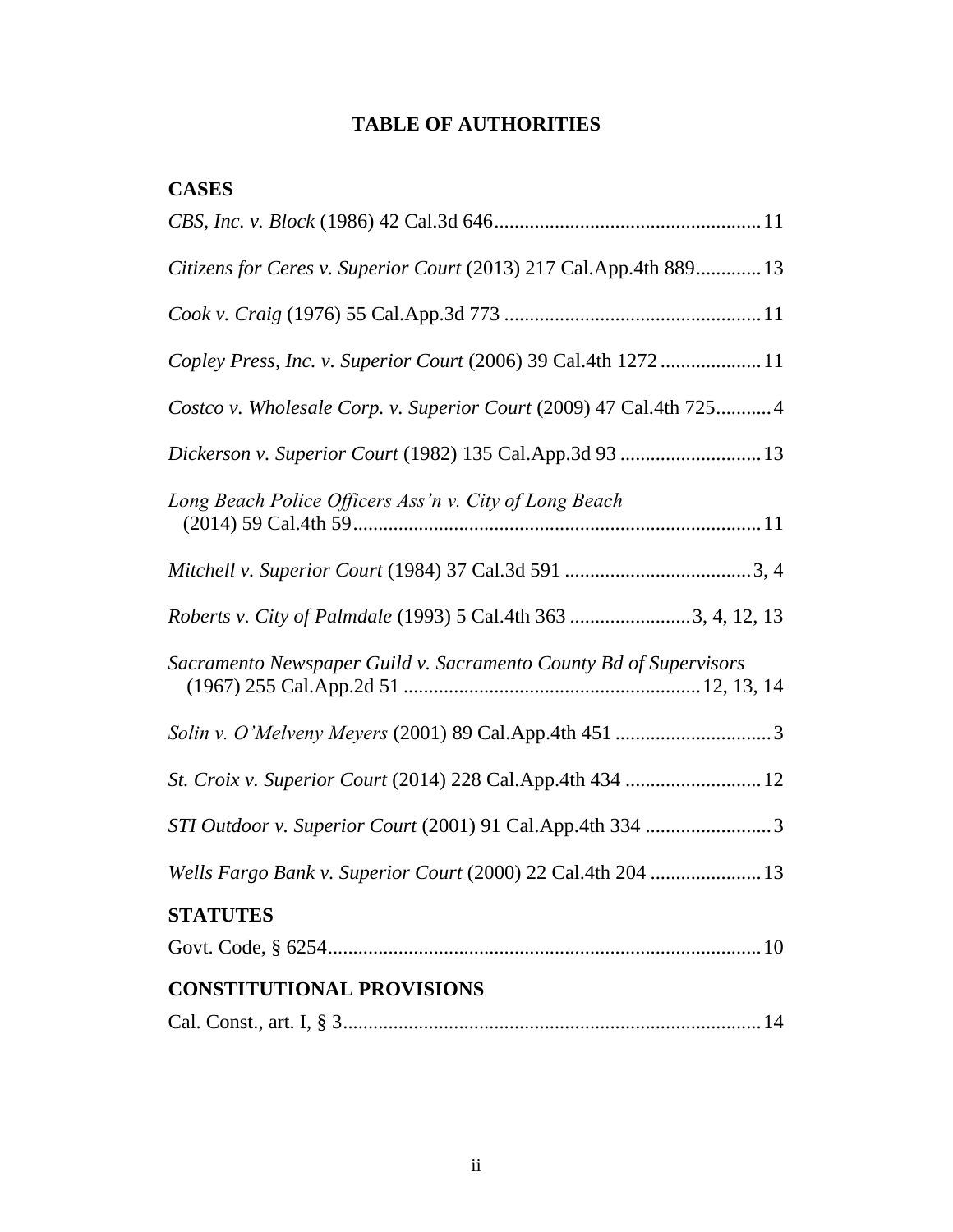#### <span id="page-7-0"></span>**I. INTRODUCTION**

This case presents a question of central importance to public agencies throughout the State, which rely heavily on attorneys to help do the public's business: Whether attorney invoices and billing records – which, directly or indirectly, will reflect the time lawyers have spent on a matter – are privileged attorney-client communications, and therefore exempt from disclosure under the California Public Records Act. The answer is yes.

In reaching this conclusion, Amici acknowledge that the Public Records Act is a critical feature of self-government in California, and a cornerstone in establishing trust between the people and their government. But in certain respects, the Act limits the public's right of access to records for reasons the Legislature has deemed equally important to the functioning of government. Among those limits is an exception to disclosure for records protected by the attorney-client privilege. In creating that exception – and placing no limitations on the exception – the Legislature has determined that the ability of public officials and employees to freely seek advice of counsel, and of public entities to engage opposing parties in litigation on a level playing field, outweighs the public's interest in accessing privileged records.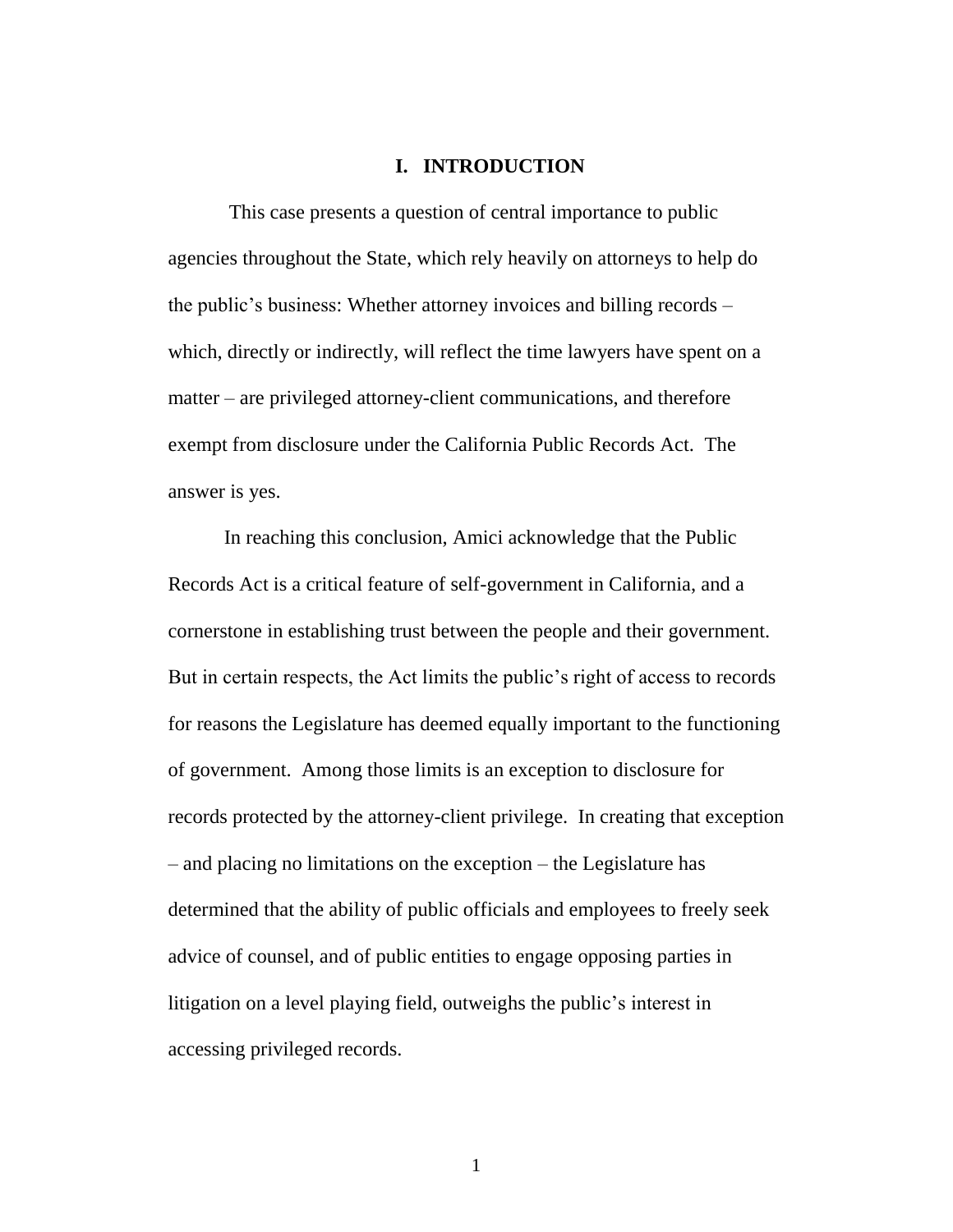As the Answer Brief of Petitioners ("the County") amply demonstrates, the Court of Appeal correctly held that the Public Records Act does not require public entities to disclose redacted attorney invoices and billing records. We need not reiterate the County's arguments. Rather, we emphasize two points that reinforce the Court of Appeal's holding.

First is the practical reality that attorney invoices and billing records, even when redacted, can, by inference, convey information about an attorney's thoughts, advice, strategy, and tactics, and also indirectly indicate the substance of attorney-client communications. Requiring the disclosure of such records will thus undercut the confidentiality of the attorney-client relationship. This Court should not ignore that reality and treat a lawyer's recorded time or billing as mere accounting details.

Second, assuming this Court recognizes as a general principle that attorney invoices and billing records, even when redacted, are communications encompassed within the attorney-client privilege, it should reject any argument that such records must be disclosed in response to a Public Records Act request. The Act does not, in any way, diminish or narrow the attorney-client privilege. It incorporates the privilege in its entirety. This Court should not intrude on the legislative domain and sanction a two-tiered privilege system that is foreign to the Act.

For these reasons, and those ably advanced by the County, the Court of Appeal's opinion should be affirmed.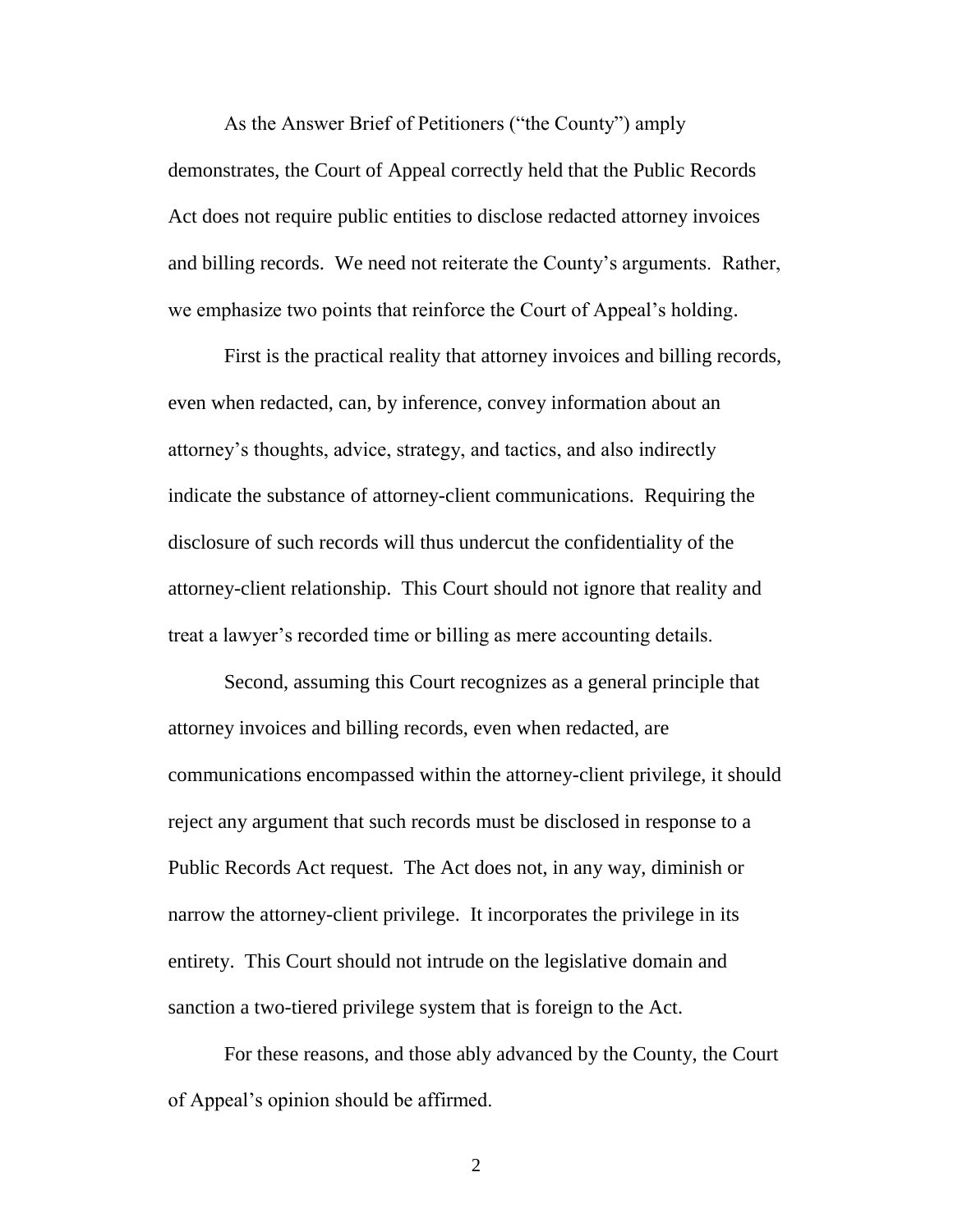#### <span id="page-9-1"></span><span id="page-9-0"></span>**II. ARGUMENT**

# **A. An Attorney's Invoices and Billing Records, Even When Redacted, are Privileged Attorney-Client Communications.**

The fundamental purpose of the attorney-client privilege is to protect the confidential relationship between clients and their lawyers "so as to promote full and open discussion of the facts and tactics surrounding individual legal matters." (*Solin v. O'Melveny Meyers* (2001) 89 Cal.App.4th 451, 460.) It is based on the public policy served by providing every person the right "to freely and fully confer and confide in one having knowledge in the law, and skilled in its practice, in order that the former may have adequate advice and a proper defense." (*Mitchell v. Superior Court* (1984) 37 Cal.3d 591, 599.) The privilege is a fundamental part of our justice system, and has been "a hallmark of Anglo-American jurisprudence for almost 400 years." (*Ibid.*)

Like individuals and private entities, public entities enjoy the protection of the attorney-client privilege, both for communications between counsel and administrators and other staff, as well as communications between counsel and the entity's legislative body and other elected officials. (*Roberts v. City of Palmdale* (1993) 5 Cal.4th 363, 371-372; *STI Outdoor v. Superior Court* (2001) 91 Cal.App.4th 334, 341.) This privilege is not dependent on the existence of pending or threatened litigation, but is applicable to all communications in the course of the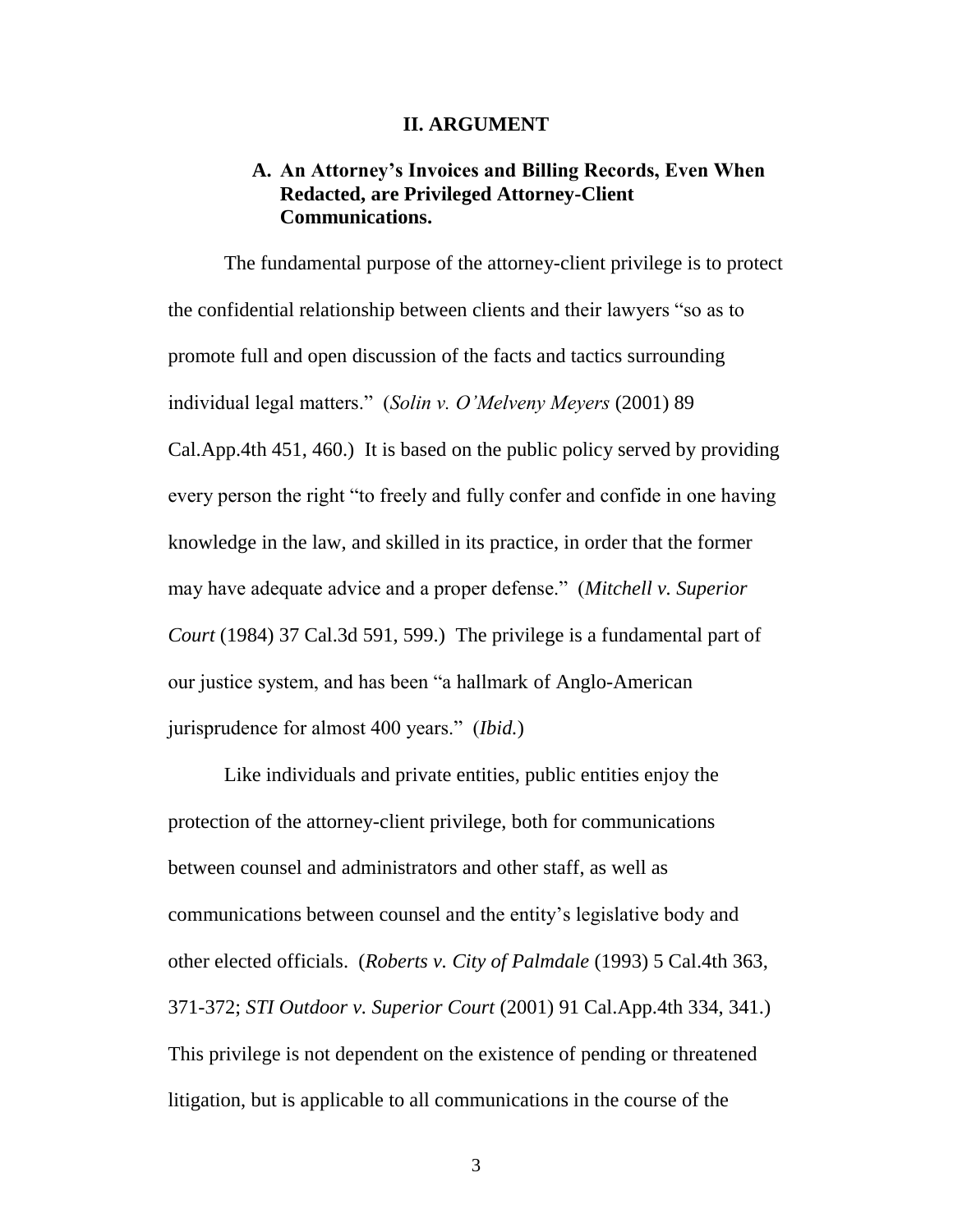attorney-client relationship that are intended to be confidential. (*Roberts, supra,* 5 Cal.4th at pp. 371-372.)

ACLU contends that attorney invoices or billing statements are not privileged because their dominant purpose is not to further legal representation. (ACLU Opening Br., pp. 30-36.) This reasoning is faulty, as the "dominant purpose" test is not used to determine whether an individual communication is confidential. Rather, since Evidence Code section 952 defines a confidential communication between a lawyer and a client as one made *in the course of* the attorney-client relationship, courts evaluate the "dominate purpose" of the relationship between attorney and client to determine whether an attorney-client relationship has been established. (*Costco v. Wholesale Corp. v. Superior Court* (2009) 47 Cal.4th 725, 734-735.) For this reason, for example, the transmission between a lawyer and a client in the course of their professional relationship of copies of newspaper or law review articles or other publicly available materials is privileged. (*Ibid.*) "[I]t is the actual fact of the transmission which merits protection, since the discovery of the transmission of specific public documents might very well reveal the transmitter's intended strategy." (*Mitchell, supra,* 37 Cal.3d at p. 600.)

More fundamentally, however, ACLU's argument is flawed because it is simply not true that attorney invoices and billing records, even when redacted of information about specific tasks performed, are nothing more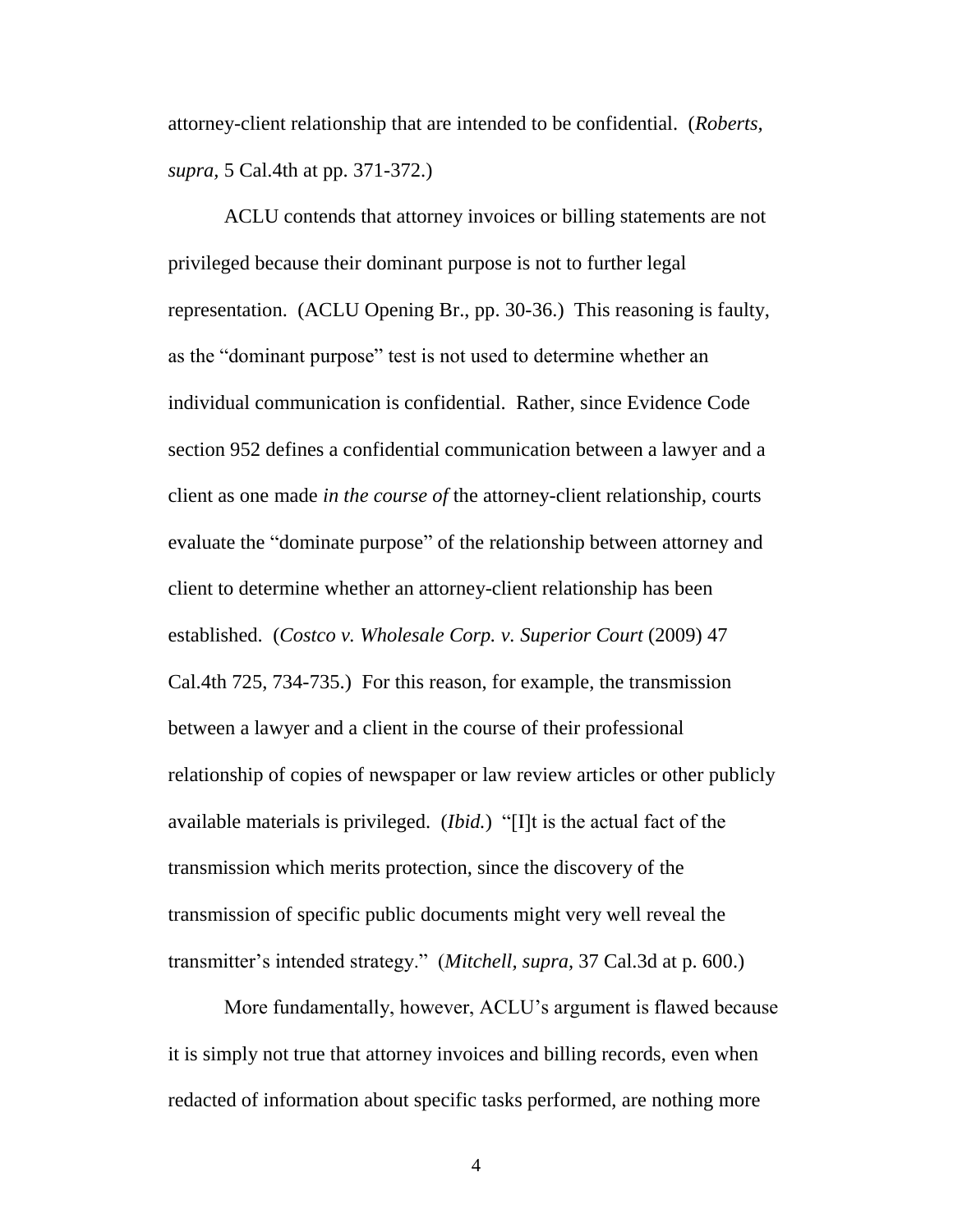than an accounting statement reflecting a business transaction. To the contrary, such documents can reveal strategy and tactics in litigation, or even the general nature of legal advice provided by an attorney to a governmental client.

Ironically, ACLU acknowledges this fundamental point. It acknowledges that it is seeking records in this instance – records pertaining to existing litigation in which the County is a defendant – to see what it can find out about the County's approach to defending and settling cases. ACLU states directly to this Court that it seeks the billing records to better understand the County's litigation tactics (ACLU Opening Br., p. 17), while at the same time arguing that such records reveal nothing of substantive value. But ACLU's candor in stating what it hopes to glean from the County's redacted invoices and billing records is telling. Through a review of invoices and billing records, it wants to learn about the County's defense and settlement strategy and tactics in pending cases.

And this case is not an isolated illustration of how invoices and billing records of attorneys, even when redacted, can provide insight into an attorney's thinking, and can indirectly reveal the content of communications between attorneys and public entities. Other illustrations abound. For example:

> • Redacted invoices or billing records can reveal an attorney's judgment and confidential advice to a public entity about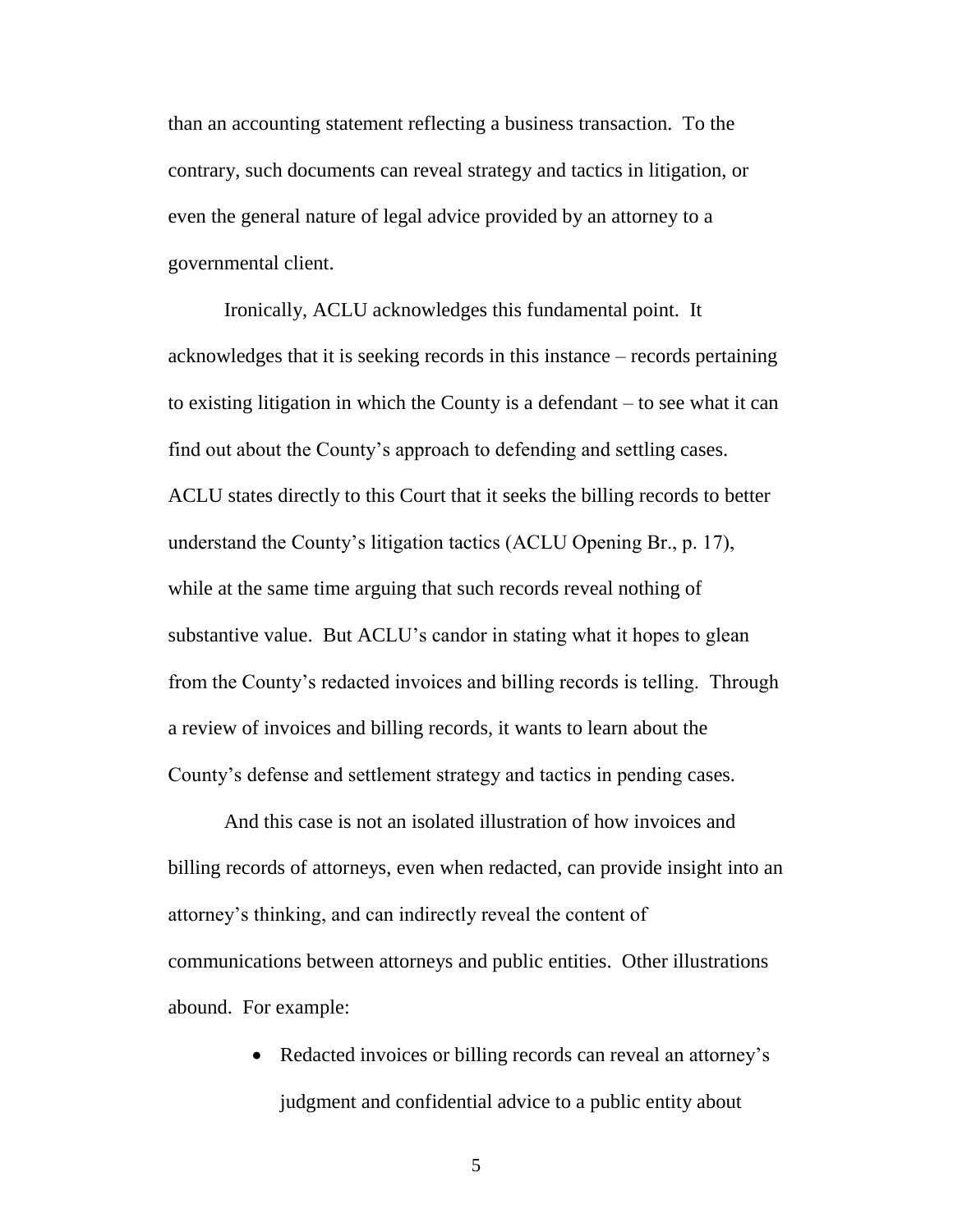whether a case, or an incident or transaction that might give rise to a claim, presents serious potential financial liability for the public entity. At attorney's hefty bill, reflecting a seemingly disproportionate amount of time devoted to a "minor" personal injury case, "small" tax refund claim, or "technical" contract dispute, might convey the message that the particular issue poses a much greater threat to the public fisc than would otherwise be recognized. That knowledge, in turn, would function as an open invitation to attorneys representing actual or potential plaintiffs to aggressively pursue an issue, broaden a claim, or create or expand a class action against the public entity.

• In a similar vein, redacted invoices or billing records can reveal assumptions about a public entity's potential liability that would increase the settlement value of a claim against the public entity by highlighting the amount of money the entity has spent on the litigation. This information would telegraph to attorneys for actual or potential plaintiffs the assessment by the public entity and its attorneys of the value of the claim. A redacted invoice or billing record can convey a message, though not expressly in words, that a claim has a dollar value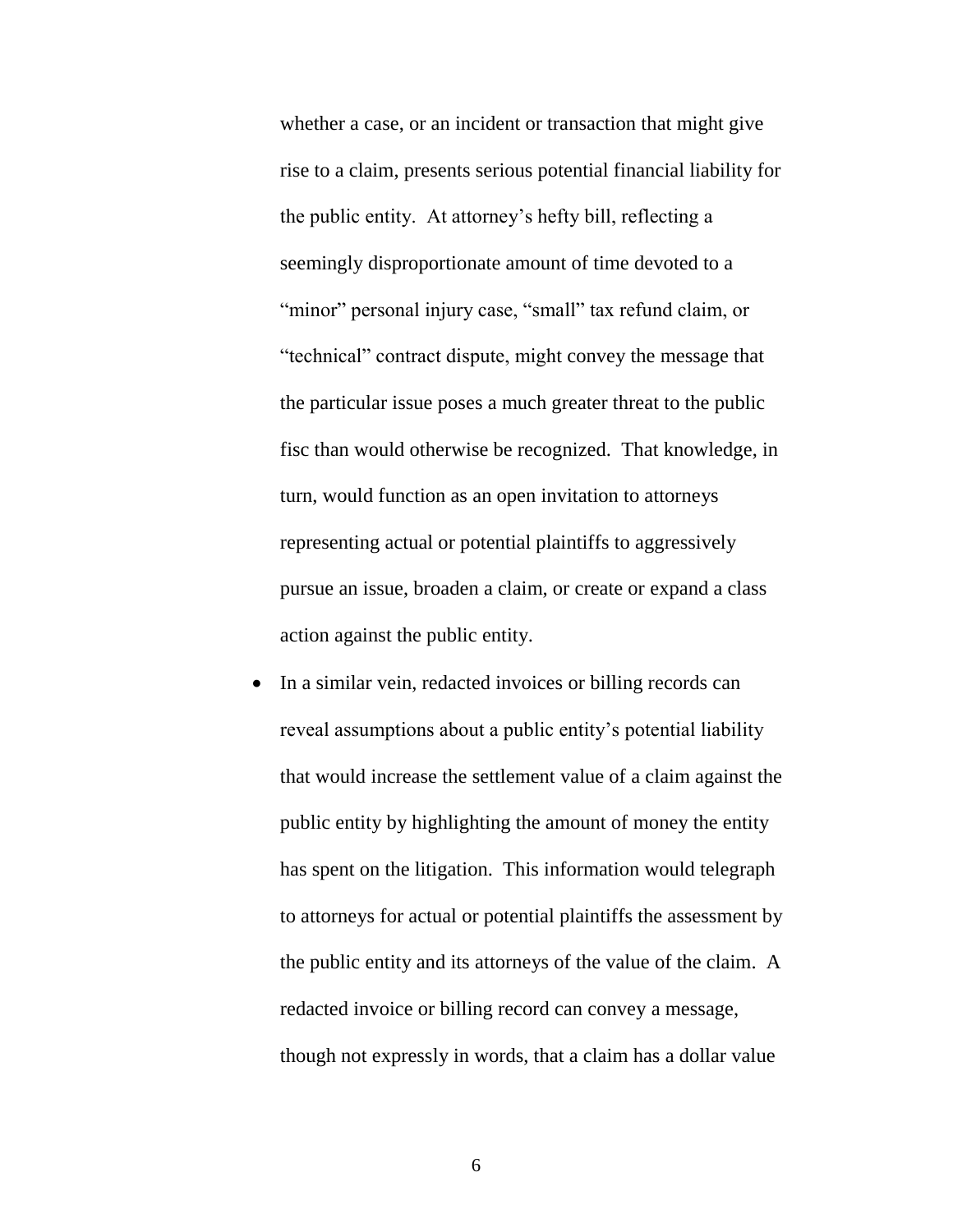within a certain range, based on the number of dollars or hours billed by the attorney.

- Redacted invoices or billing records can reflect a public entity's efforts to fight false and fraudulent claims, and disclosure of such documents can undermine those efforts. For example, a plaintiff might claim serious injuries from an accident at a recreation center, when in fact the injuries were minor. Uncovering these types of fraudulent claims can require an attorney's extensive investigation, meeting with witnesses, and surveillance, all of which cost money and would be indicated in some manner on even redacted invoices or billing records. Disclosure of such records would reveal that the public entity, through counsel, is gathering evidence to prove fraud, at or before trial.
- Redacted invoices or billing records can reveal strategic or tactical decisions made in litigation. For example, attorney invoices can include costs from outside experts or consultants, which could point to a particular weakness in an adversary's case. If the public entity has hired an appellate specialist, that can reveal consideration of an appeal, and the amount of time billed by the appellate specialist may well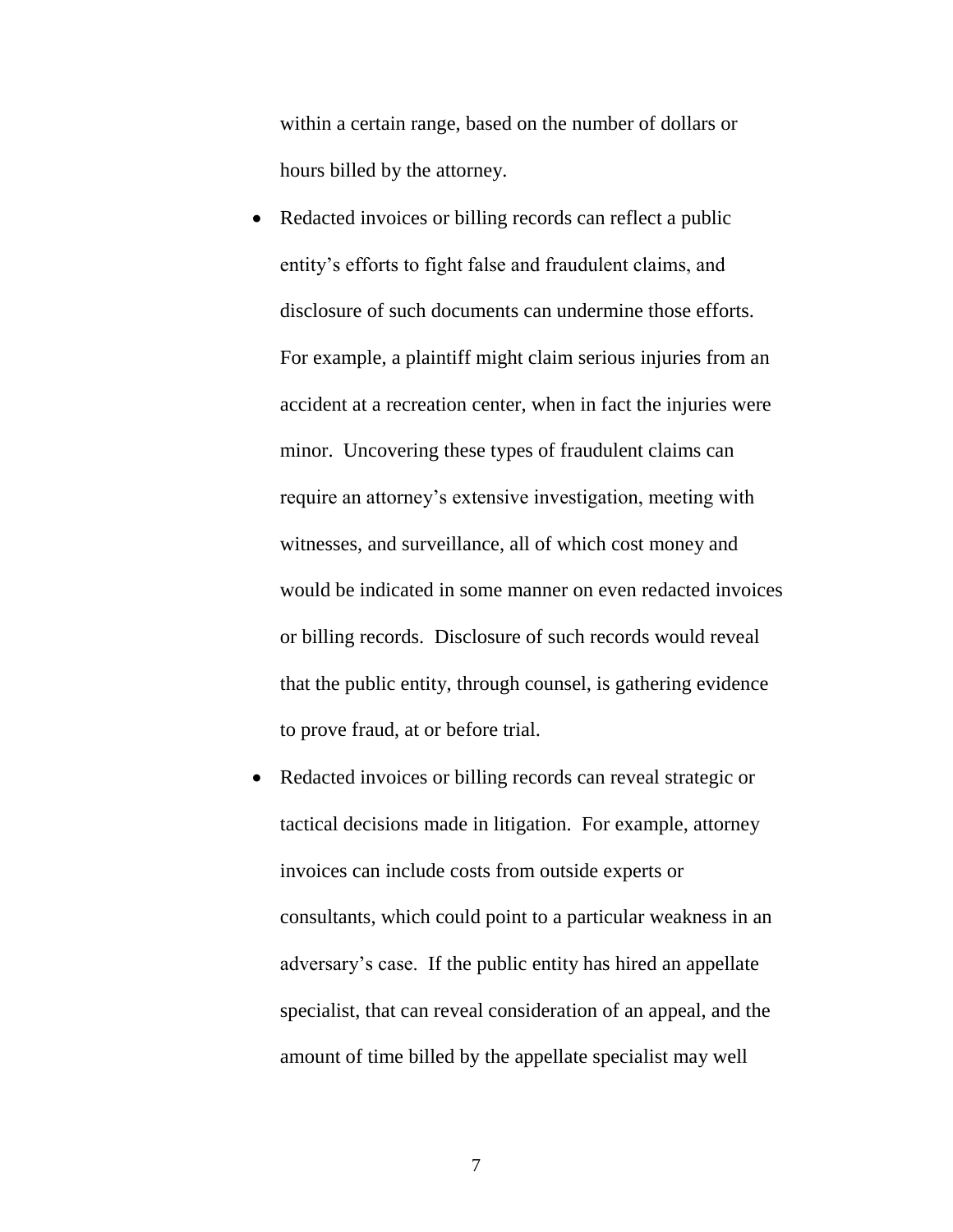reflect the degree of effort and resources the public entity is devoting to considering or preparing an appeal.

- The frequency, duration, amount, and nature of contact between a public entity and its counsel, as reflected in redacted invoices and billing records, standing alone, can reveal significant information about a particular case or matter. This information can show how strenuously the public entity is defending itself, or preparing to defend itself, to avoid litigation. If the entity is not in touch with its attorney regarding a particular matter, or if the degree of contact between them or the work performed by the attorney regarding the matter is minimal, others may presume that the public entity or its attorney do not perceive – and may be missing – that the entity has a legal vulnerability regarding the matter. Similarly, an invoice can show whether a senior partner is involved, or whether legal interns or law clerks are doing all of the work on a matter, again reflecting the relative value the entity or the attorney places on the matter.
- The activity being billed, or even the timing of the billing, as reflected on an attorney's invoice or billing record, can also indirectly reveal privileged information. For example, research time can show whether a motion is being considered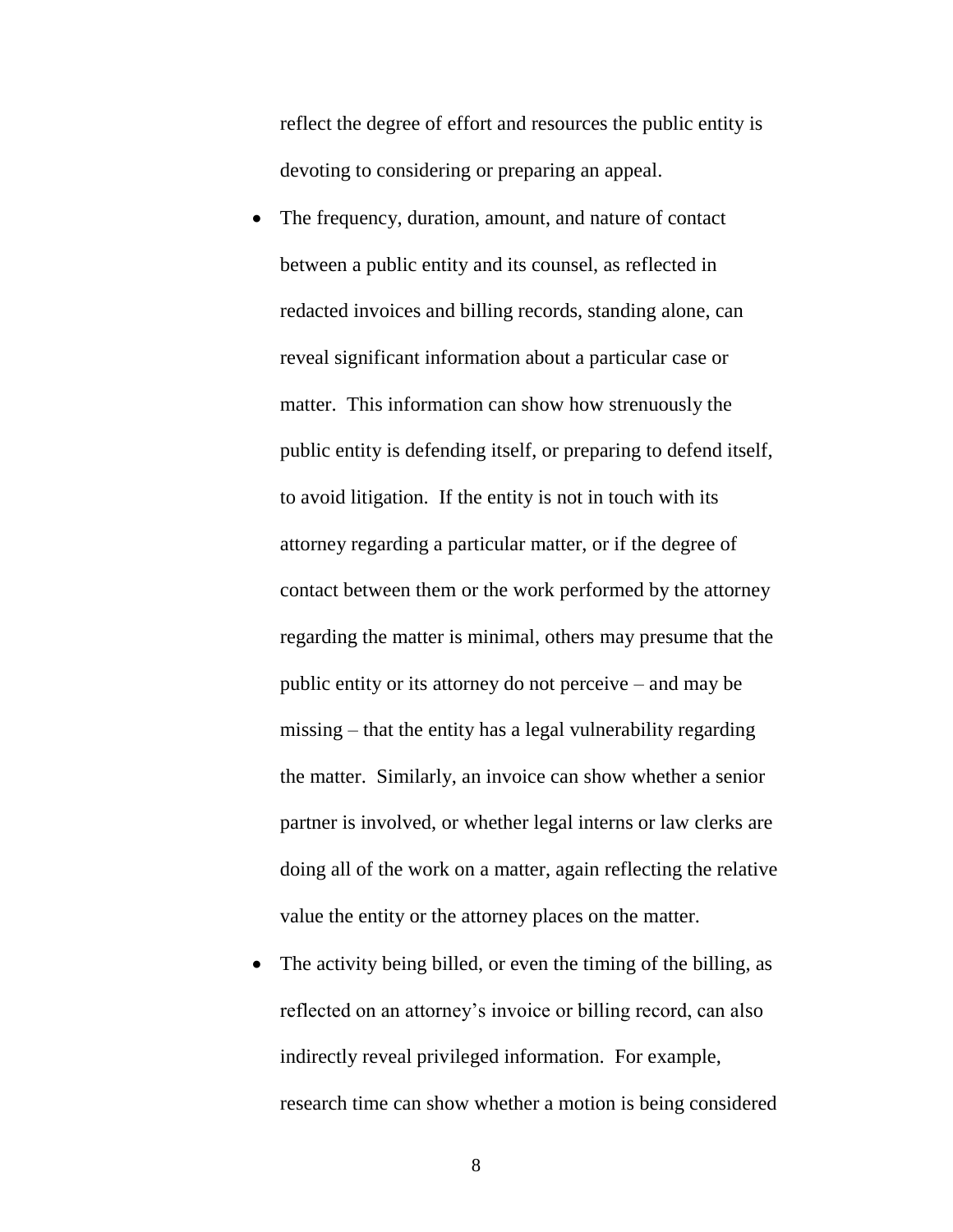versus witness preparation, which, again, looks different from document preparation. And even if those categories of work were redacted from a bill, the timing of the bill or the timing of the work stated in a bill, may be revealing. A huge spike in attorney time expended following a press conference by a putative plaintiff, or in advance of a settlement conference mandated by a court, can telegraph to others the likely subject of the attorney's work. Similarly, travel expenses on an invoice might indicate that an attorney is interviewing particular witnesses, or visiting particular sites, as part of an investigation.

 In most cities and counties, in-house lawyers track their time and often have invoices and billing records that will also be subject to this Court's ruling. Release of these records, even in redacted form, would reveal the dates and frequency with which employees of a particular department consulted with counsel, exposing precisely when an employee became aware of a potential legal issue and the level of concern the attorney had about the significance of that legal issue.

These examples are an illustrative, not exhaustive, list. They show that attorney billing records and invoices, even with information redacted that directly reveals substantive communication between a public entity and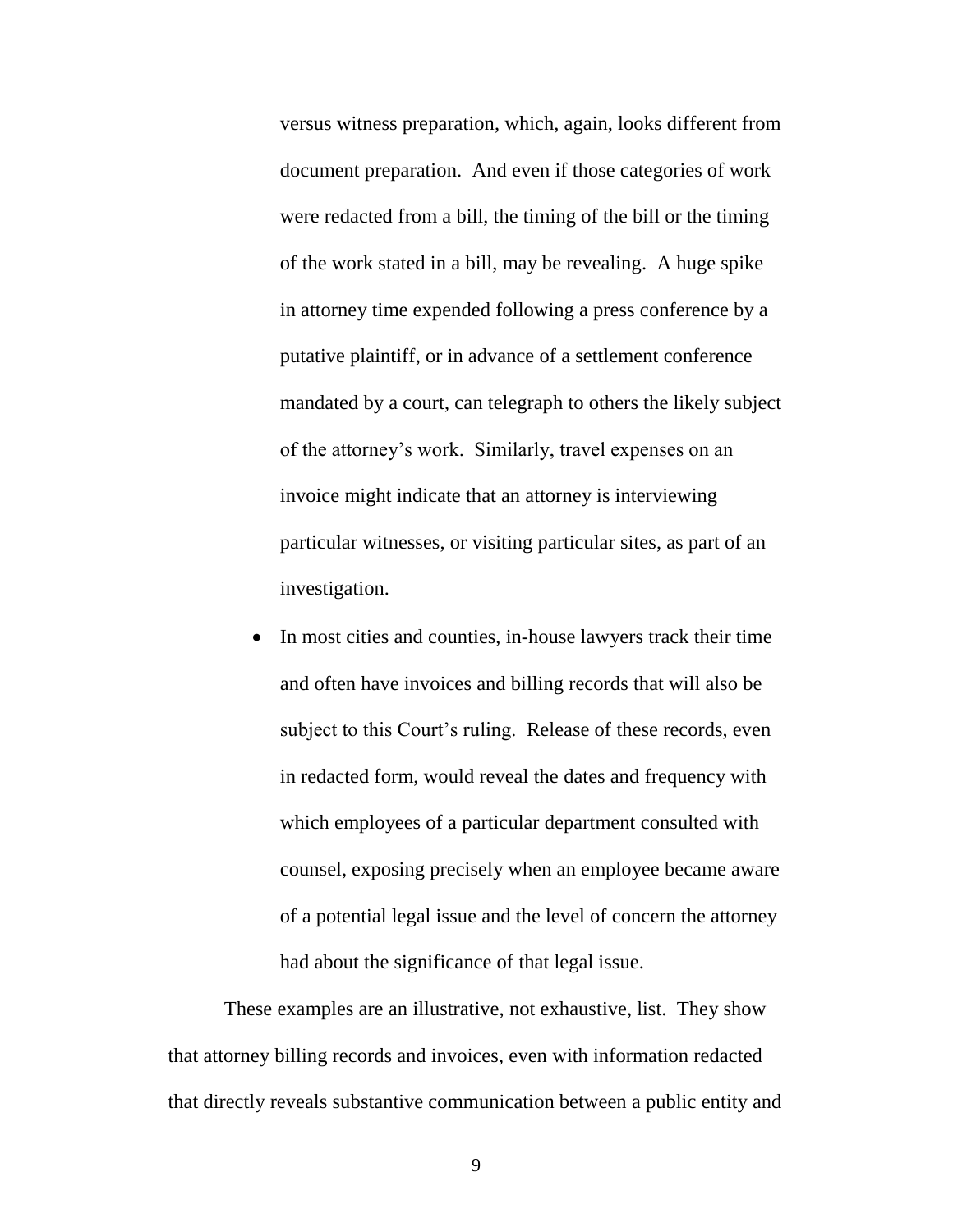its attorney, are not merely an administrative mechanical tool for payment of bills due. Rather, they can indirectly reveal the "who, what, when, where, or why" of the work an attorney does for a public entity, and the communications between the attorney and the public entity, within the context of an established attorney-client relationship. It belies reality to suggest that attorney invoices and billing records, even when redacted, do not reveal the types of information that the attorney-client privilege was intended to protect.

# <span id="page-16-0"></span>**B. The Attorney-Client Privilege Recognized in the Public Records Act is Identical to the Attorney-Client Privilege Otherwise Recognized in State Law.**

Section 6254(k) of the Public Records Act states:

[N]othing in this chapter shall be construed to require disclosure of records that are any of the following: ….(k) Records, the disclosure of which is exempted or prohibited pursuant to federal or state law, including, but not limited to, provisions of the Evidence Code relating to privilege.

(Govt. Code, § 6254, subd. (k).) The attorney-client privilege, found

in the Evidence Code, is one of many privileges and confidentiality

protections that Section 6254(k) effectively cross-references.

ACLU asks this Court to apply a narrow construction to Section

6254(k), arguing that statutory exemptions from compelled disclosure

should be narrowly construed to further the purpose of the Act. (ACLU

Opening Br., pp. 13-19.) However, none of the cases cited by ACLU apply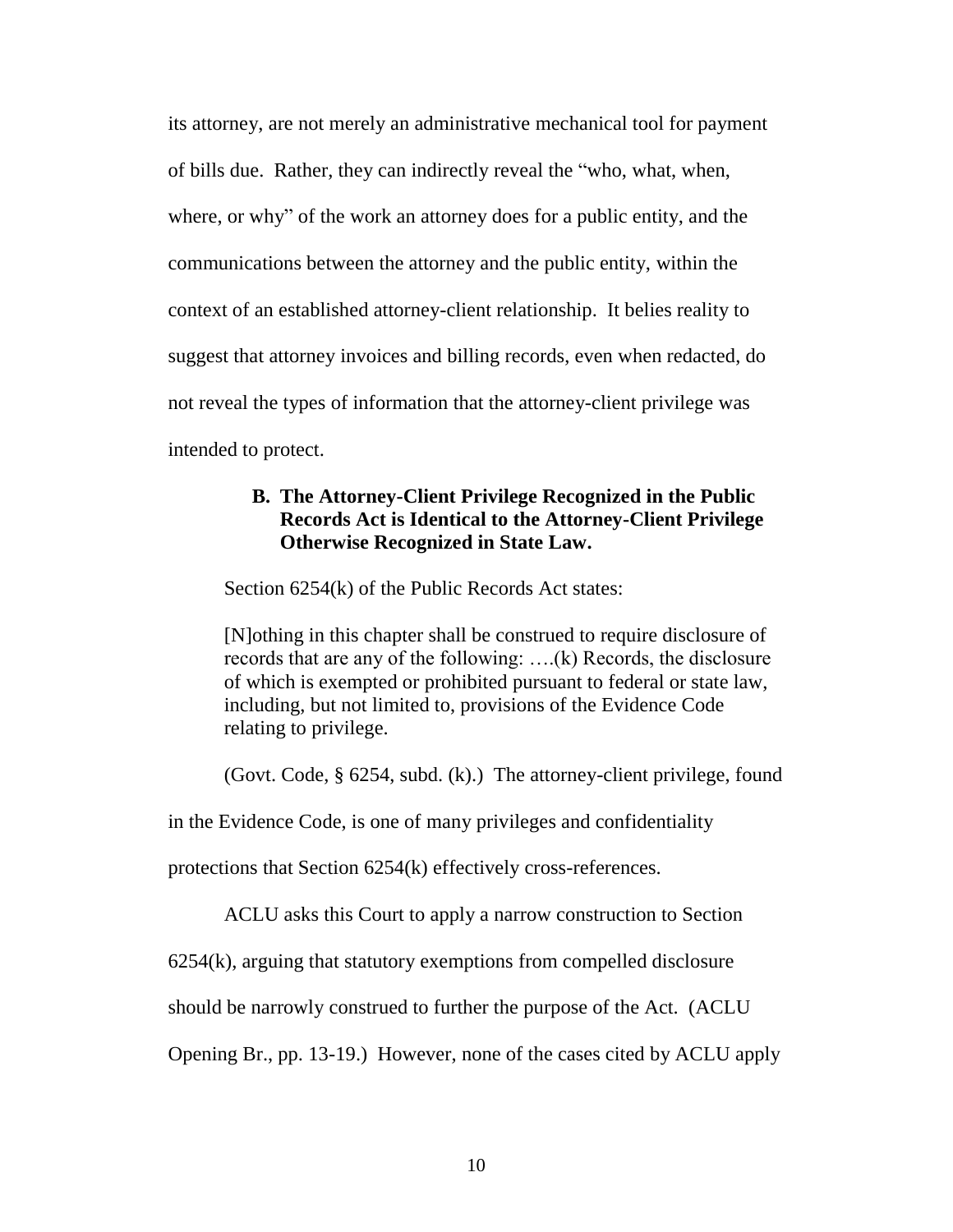a narrow construction to Section 6254(k), or to any of the state laws encompassed within Section  $6254(k)$  – and for good reason.

First, ACLU's argument directly contradicts the statutory text. Section 6254(k), on its face, is obviously designed to accomplish one thing: to preserve existing provisions of law that protect certain types of records – including records of privileged attorney-client communications. It neither expands nor contracts those protections.

Second, ACLU's argument disregards the special role of Section  $6254(k)$  within the structure of the Public Records Act. Section  $6254(k)$  is fundamentally different from all other exemptions in the Act. It "is not an independent exemption at all. It simply incorporates other exemptions or prohibitions provided by law." (*Cook v. Craig* (1976) 55 Cal.App.3d 773, 783; accord, *CBS, Inc. v. Block* (1986) 42 Cal.3d 646, 656 [citing *Cook* with approval]; *Copley Press, Inc. v. Superior Court* (2006) 39 Cal.4th 1272, 1283; *Long Beach Police Officers Ass'n v. City of Long Beach* (2014) 59 Cal.4th 59, 67.) Whatever arguments may exist for narrowly construing other exemptions in the Act, to do so here would be to rewrite, in one fell swoop, not only the contours of the attorney-client privilege, but of many other privileges and confidentiality provisions effectively cross-referenced in Section 6254(k), whose content and meaning derive not from the Act but from myriad other sources of state law.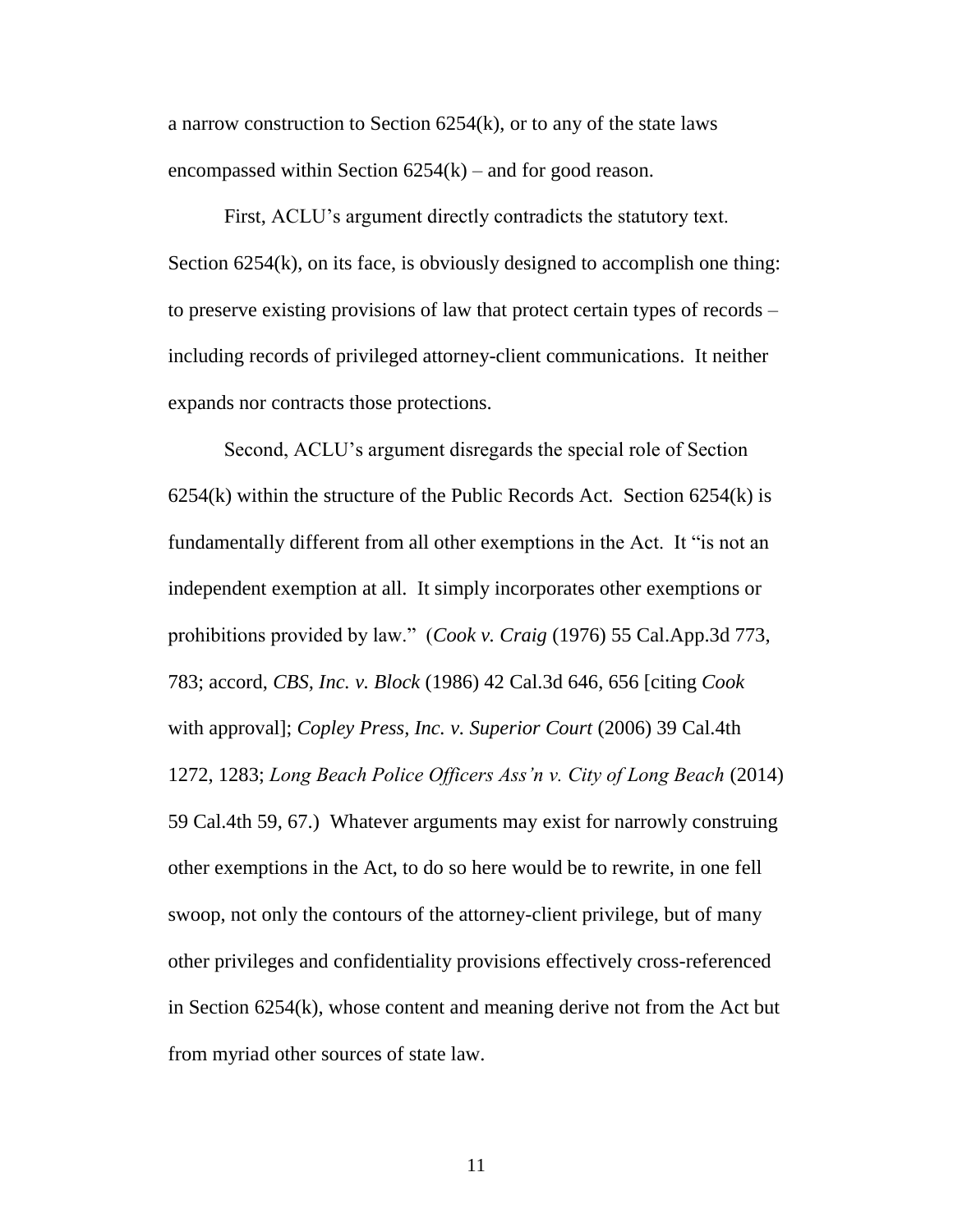Third, ACLU's argument ignores case law that recognizes that the attorney-client privilege is as vital to public entities as it is to individuals and private entities. (*Sacramento Newspaper Guild v. Sacramento County Bd of Supervisors* (1967) 255 Cal.App.2d 51, 54 ["Public agencies face the same hard realities as other civil litigants"]; *St. Croix v. Superior Court* (2014) 228 Cal.App.4th 434, 443 ["the privilege's protections of confidentiality of written attorney-client communication is fundamental to the attorney-client relationship, in the public sector as well as the private sector"].) That the courts have recognized the importance of the privilege for public entities is unsurprising, for the interest of the public is advanced when public officials and employees can communicate freely with their legal counsel in developing and implementing public policy. (*Roberts*, *supra*, 5 Cal.4th at pp. 380-81 ["The public interest is served by the privilege because it permits local government agencies to seek advice that may prevent the agency from becoming embroiled in litigation, and it may permit the agency to avoid unnecessary controversy with various members of the public."].) By the same token, the privilege serves the interests of the public – including protection of the public fisc – in many litigation contexts. (*Sacramento Newspaper Guild, supra,* 263 Cal.App.2d at pp. 55- 56.)

Fourth, ACLU's argument ignores case law that strongly presumes against any diminution of the attorney-client privilege, absent a very clear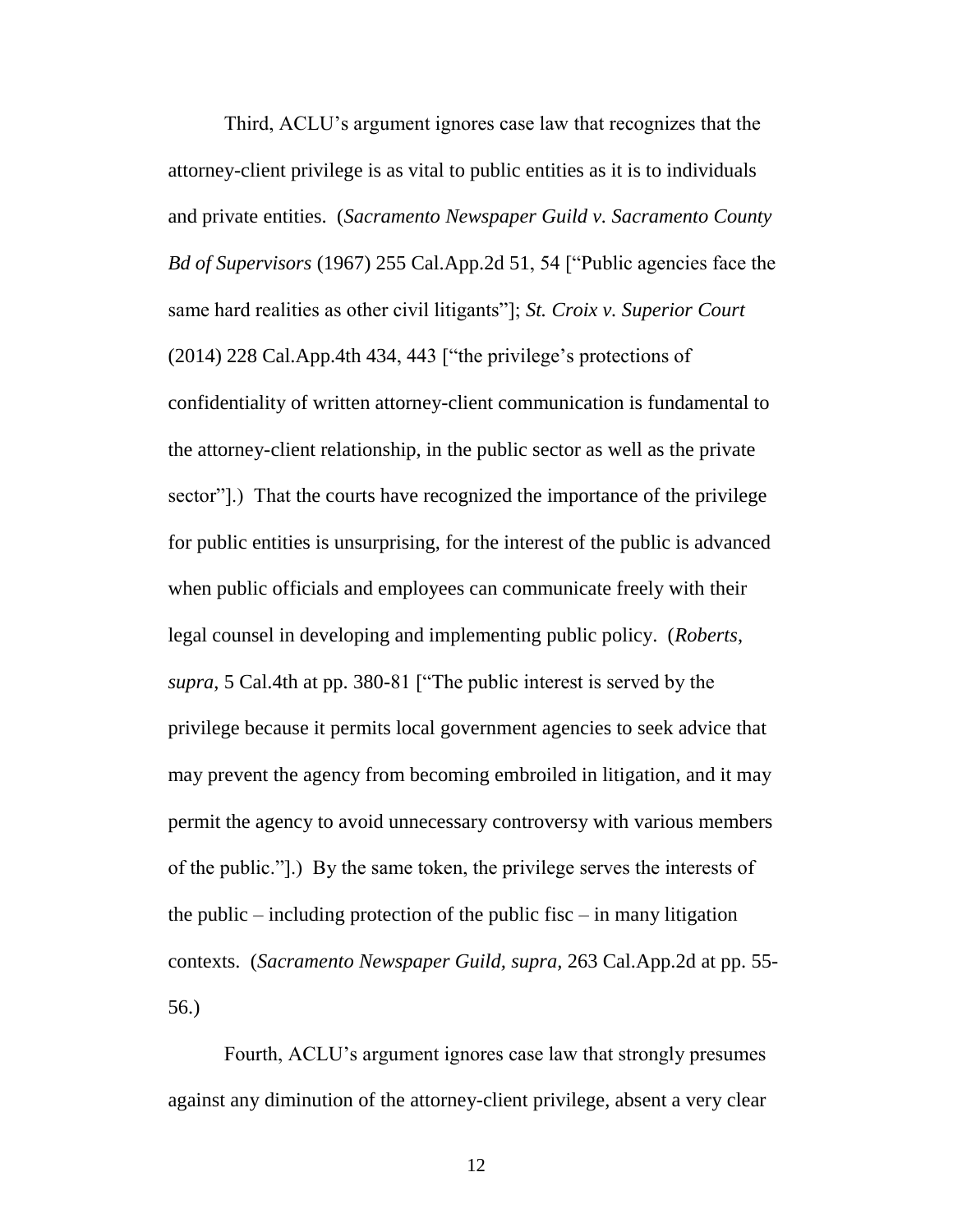expression of legislative intent. (E.g., *Citizens for Ceres v. Superior Court* (2013) 217 Cal.App.4th 889, 913 [rejecting contention that provisions in California Environmental Quality Act defining the administrative record abrogates the privilege]; *Wells Fargo Bank v. Superior Court* (2000) 22 Cal.4th 204, 207 [declining to infer a limitation on trustee's attorney-client privilege based on trustee's duties to beneficiary]; *Dickerson v. Superior Court* (1982) 135 Cal.App.3d 93, 99 [declining to infer a stockholder's exception to the attorney-client privilege between a corporate client and corporate counsel].) This Court and others have rejected arguments that open government laws should be construed to restrict the attorney-client privilege, absent a clear legislative intent to do so. (E.g., *Roberts v. City of Palmdale* (1993) 5 Cal.4th 363, 373 [declining to infer that written communications between counsel and public bodies are unprivileged based on Brown Act provision limiting closed session meetings of such bodies with counsel]; *Sacramento Newspaper Guild, supra*, 255 Cal.App.2d at p. 54 [declining to infer that absence of a closed session provision in earlier version of the Brown Act precluded a public body from having a closed session meeting with its attorney to receive confidential legal advice].)

Fifth, the two-tiered system of attorney-client privilege that ACLU favors, with public entities afforded a narrower privilege than individuals and private entities, is bad public policy. Public entities exist to serve their constituent citizens, businesses, and institutions. It is those constituencies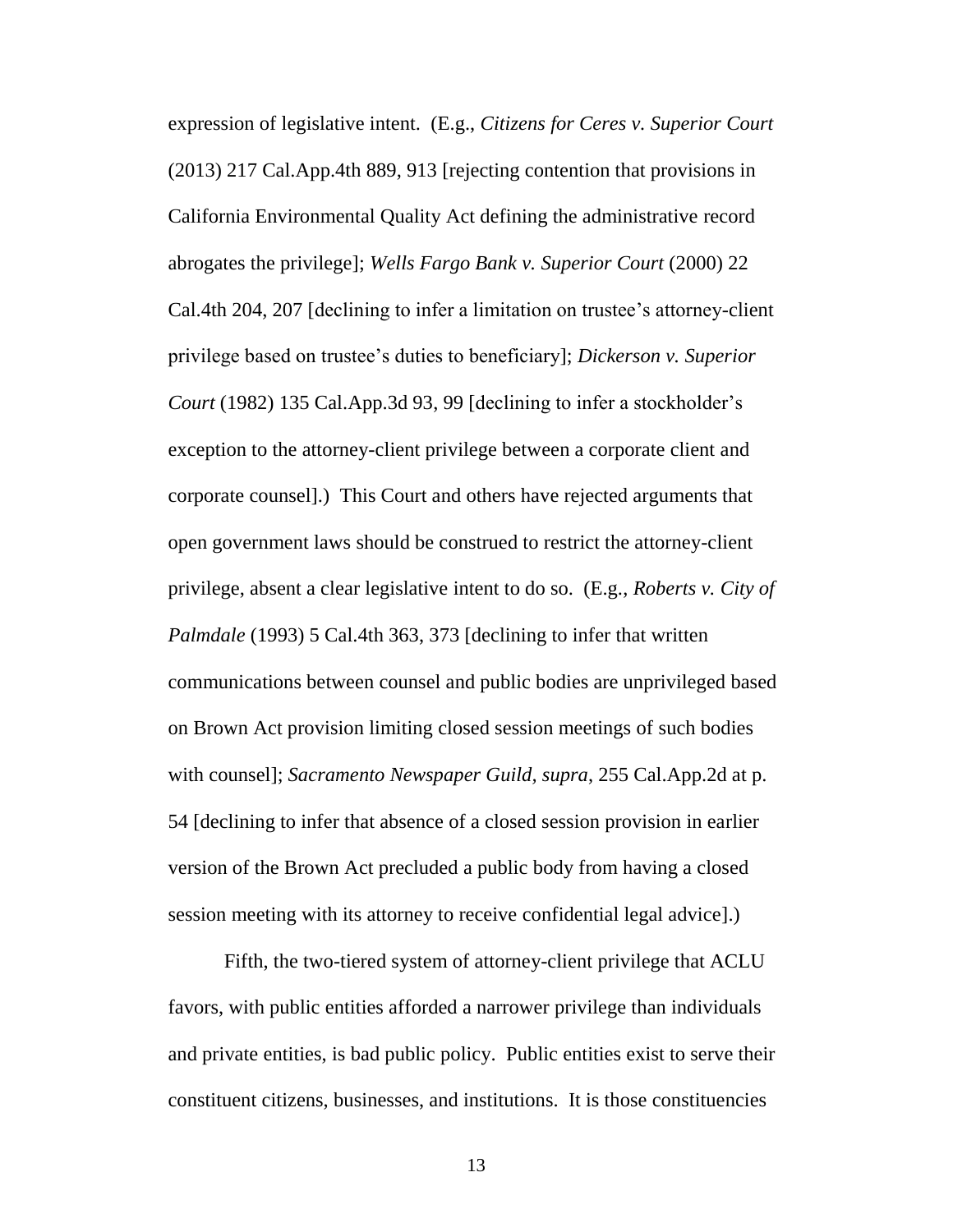that ultimately suffer if government officers and employees are not afforded the full range of protection of the attorney-client privilege, even when "the adversary in litigation may wrap himself in the banner of the public's right to know." (*Sacramento Newspaper Guild, supra*, 263 Cal.App.2d at p. 56, fn. 13 [noting that if attorney-client confidences were not maintained for public entities, litigation opponents would take advantage of the available documents, to the public entities' detriment].) A two-tiered system of privilege would invite gamesmanship and sharp practices by attorneys or others, who could use the Public Records Act to obtain records of attorneyclient communications that would not be obtainable in discovery, and then use such records to gain a litigation advantage.

In light of all of the above, to accept the ACLU's argument favoring a two-tiered system of attorney-client privilege, this Court should require the strongest indication that the voters, in adopting Proposition 59 in 2004 to constitutionalize existing open government laws by adding Article I, section 3(b) to the California Constitution, had such an intent. No such evidence of legislative intent – much less compelling evidence of such an intent – exists. Accordingly, assuming this Court recognizes as a general principle that attorney invoices and billing records, even when redacted, are communications encompassed within the attorney-client privilege, it should reject any argument that such records must be disclosed in response to a public records request.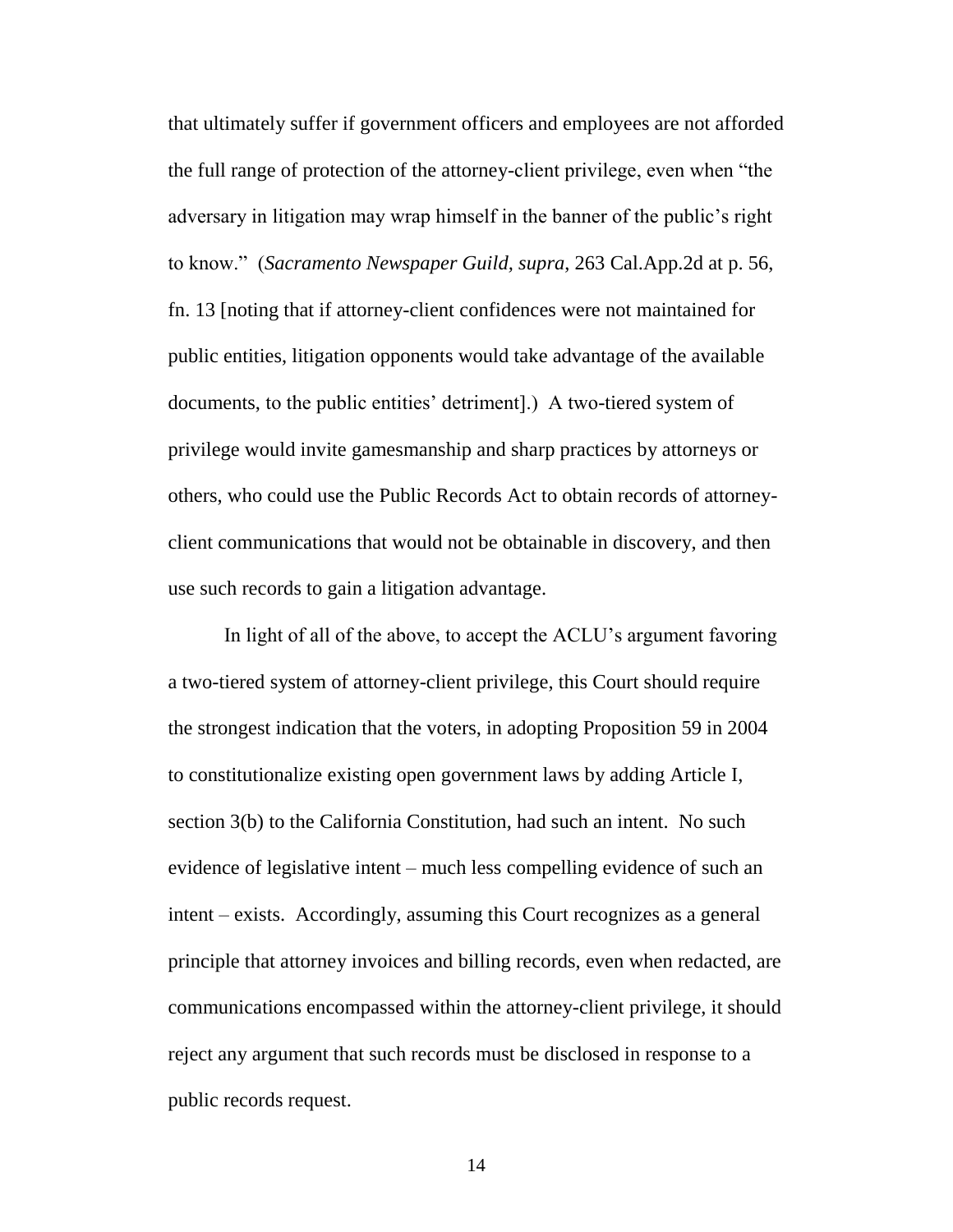#### <span id="page-21-0"></span>**III. CONCLUSION**

ACLU's argument is premised on two points: (1) attorney invoices and billing records, redacted of detailed information, are merely administrative and do not reveal attorney-client privileged information; and (2) to the extent the attorney-client privilege can be read to include redacted attorney invoices and billing records, the privilege should be read narrowly in the context of a Public Records Act, and disclosure should be required. Both points should be rejected. As evidenced by the examples set forth in this brief, even redacted attorney invoices and billing records can reveal important information that is properly within the attorney-client privilege. Further, reading the privilege narrowly for purposes of the Public Records Act is contrary to the statute and case law, and would disadvantage public agencies, to the detriment of the constituents those agencies serve.

For these reasons, this Court should affirm.

Respectfully Submitted, /s/

Date: Feb. 11, 2016

Jennifer B. Henning, SBN 193915 Attorney for Amici Curiae California State Association of Counties League of California Cities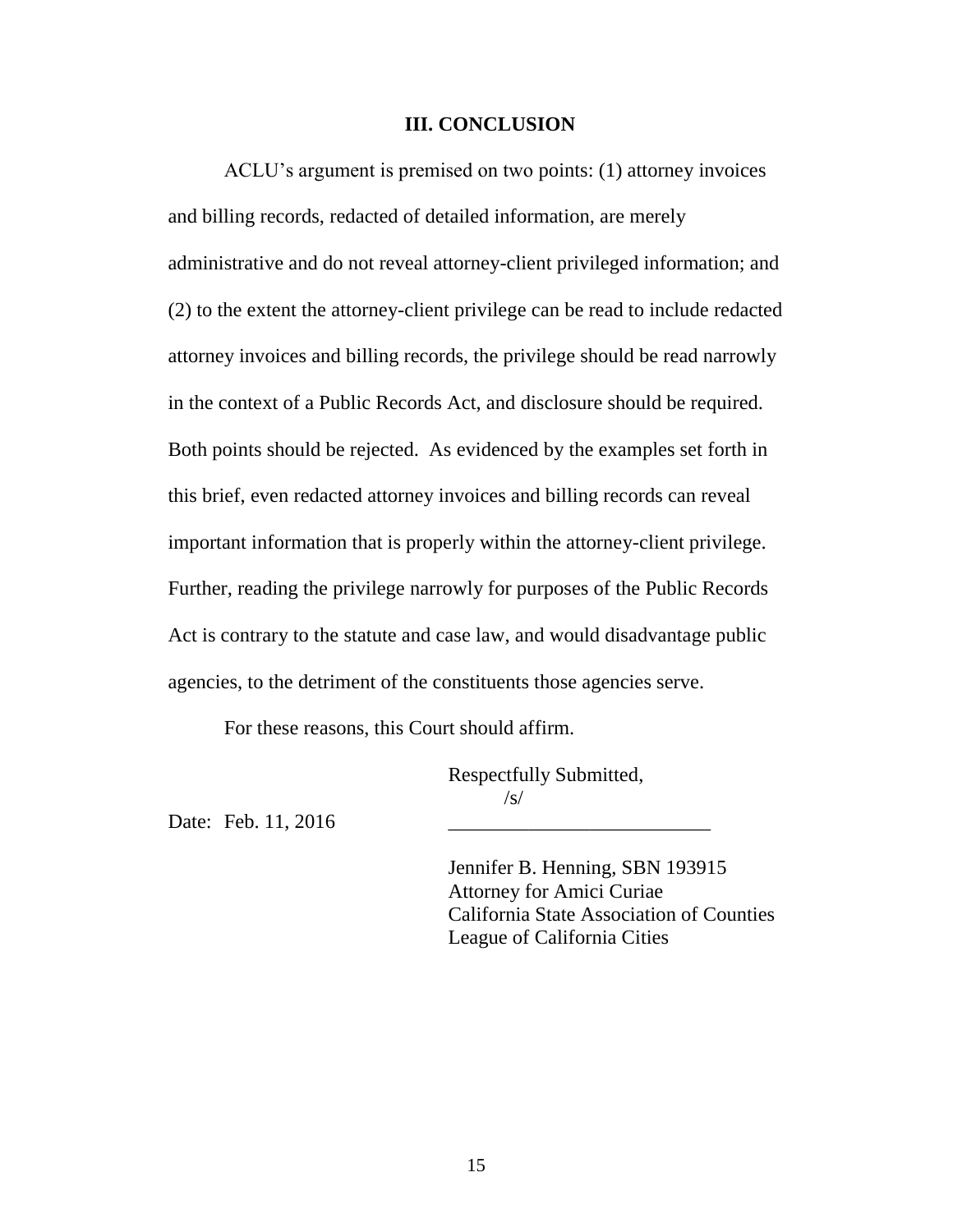# **CERTIFICATION OF COMPLIANCE WITH CALIFORNIA RULES OF COURT, RULE 8.204(c)(1)**

I hereby certify that this brief has been prepared using proportionately double-spaced 13 point Times New Roman typeface. According to the word count feature in my Microsoft Word software, this brief contains 3,182 words.

I declare under penalty of perjury under the laws of the State of California that the foregoing is true and correct. Executed this 11 day of February, 2016 in Sacramento, California.

<span id="page-22-0"></span>Respectfully submitted,

 $\sqrt{s}$ 

 $\mathbf{By:}$ 

 JENNIFER B. HENNING Attorney for Amici Curiae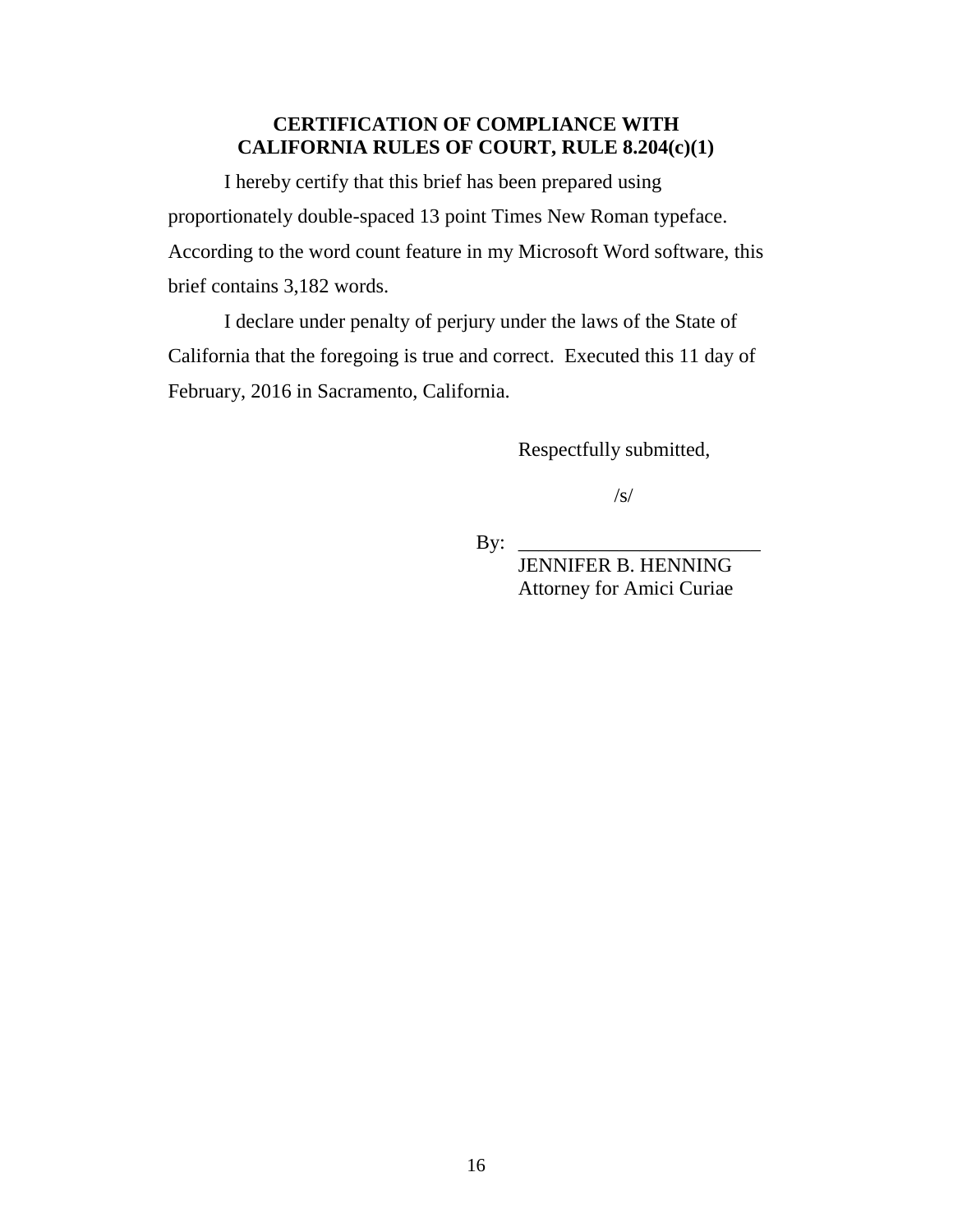### Proof of Service by Mail

*County of Los Angeles Board of Supervisors v. Superior Court* Case No. S226645

I, Mary Penney, declare:

That I am, and was at the time of the service of the papers herein referred to, over the age of eighteen years, and not a party to the within action; and I am employed in the County of Sacramento, California, within which county the subject mailing occurred. My business address is 1100 K Street, Suite 101, Sacramento, California, 95814. I served the within

# **APPLICATION FOR LEAVE TO FILE AMICUS CURIAE BRIEF AND PROPOSED AMICUS CURIAE BRIEF OF THE CALIFORNIA STATE ASSOCIATION OF COUNTIES AND LEAGUE OF CALIFORNIA CITIES IN SUPPORT OF PETITIONERS COUNTY OF LOS ANGELES BOARD OF SUPERVISORS, ET AL.** by placing a copy thereof in a separate envelope for each

addressee named hereafter, addressed to each such addressee respectively as follows:

| <b>Party</b>                                               | <b>Attorney</b>                                                                                                                                                                                                                                                    |
|------------------------------------------------------------|--------------------------------------------------------------------------------------------------------------------------------------------------------------------------------------------------------------------------------------------------------------------|
| County of Los Angeles Board Of<br>Supervisors : Petitioner | Timothy T. Coates<br>Barbara W. Ravits<br>Greines, Martin, Stein & Richland<br>5900 Wilshire Boulevard, 12th Floor<br>Los Angeles, CA 90012<br>Jonathan Crothers McCaverty<br>Office of County Counsel<br>500 W Temple St, $6^{th}$ Floor<br>Los Angeles, CA 90012 |
| Superior Court of Los Angeles County:<br>Respondent        | Hon. Luis A. Lavin<br>Los Angeles Superior Court Department 82<br>111 North Hill Street<br>Los Angeles, CA 90012                                                                                                                                                   |

## **Proof of Service List**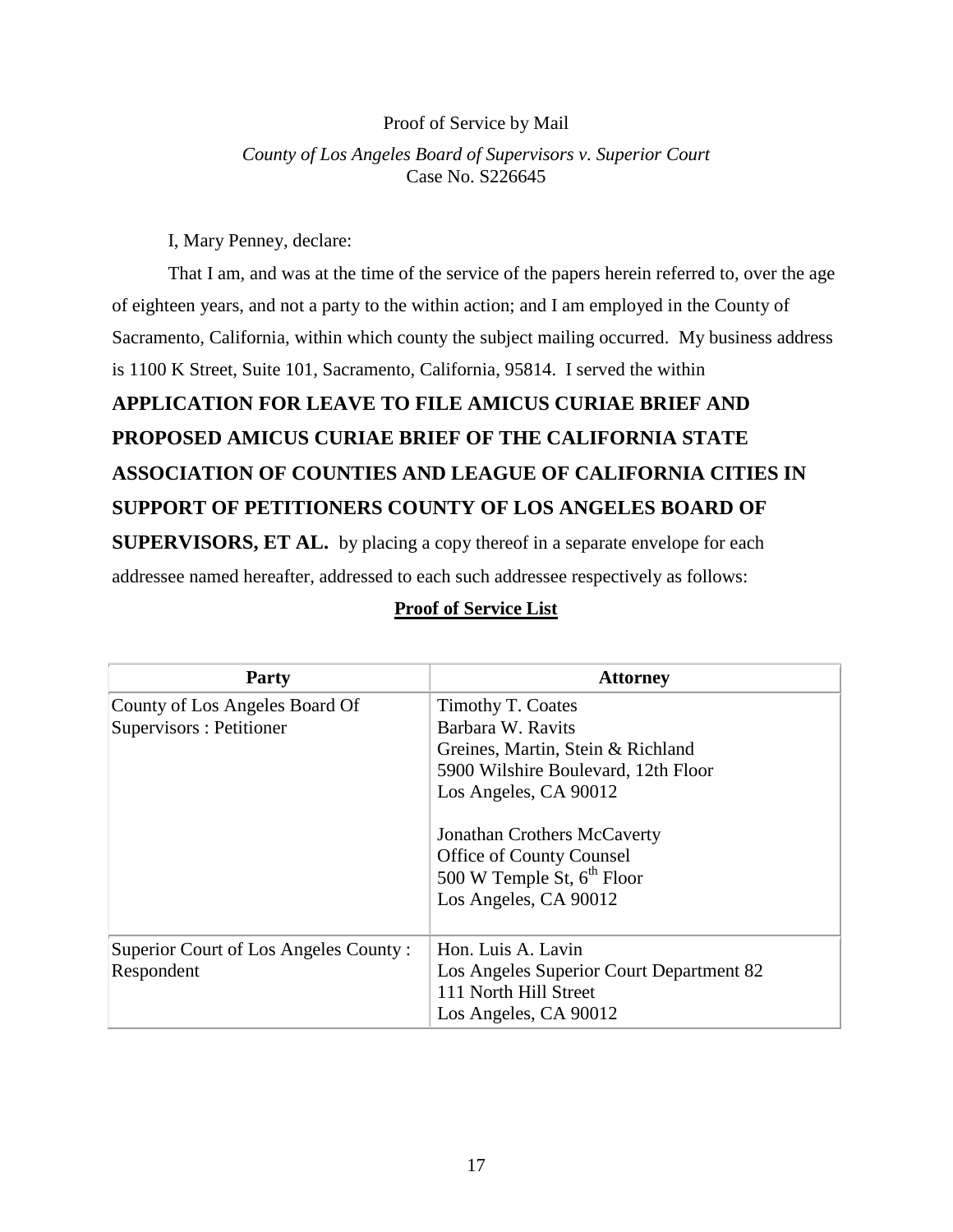| <b>ACLU Of Southern California: Real</b><br>Party in Interest                            | Rochelle Lyn Wilcox<br>Jennifer L. Brockett<br><b>Colin David Wells</b><br>Davis Wright Tremaine LLP<br>865 South Figueroa Street, Suite 2400<br>Los Angeles, CA 90017<br>Peter Jay Eliasberg<br><b>ACLU Foundaton of Southern California</b><br>1313 West 8th Street<br>Los Angeles, CA 90017 |
|------------------------------------------------------------------------------------------|------------------------------------------------------------------------------------------------------------------------------------------------------------------------------------------------------------------------------------------------------------------------------------------------|
| Californians Aware The Center for Public<br>Forum Rights: Pub/Depublication<br>Requestor | <b>Joseph Terrence Francke</b><br><b>CFAC</b><br>2701 Cottage Way #12<br>Sacramento, CA 95825                                                                                                                                                                                                  |
| Los Angeles County Bar Association :<br><b>Amicus Curiae</b>                             | <b>Sally Suchil</b><br>Los Angeles County Bar Association<br>P.O. Box 55020<br>Los Angeles, CA 90055-2001                                                                                                                                                                                      |
| <b>Association of Southern California</b><br>Defense Counsel: Amicus Curiae              | <b>Steven Samuel Fleischman</b><br>Lisa Perrochet<br>Horvitz & Levy LLP<br>15760 Ventura Boulevard, 18th floor<br>Encino, CA 91436                                                                                                                                                             |
| <b>Beverly Hills Bar Association: Amicus</b><br>Curiae                                   | Stephen Louis Raucher<br>Reuben Raucher & Blum<br>10940 Wilshire Boulevard, 18th floor<br>Los Angeles, CA 90024                                                                                                                                                                                |
| Court of Appeal                                                                          | Clerk of the Court<br>300 S. Spring Street, Floor 2<br>North Tower<br>Los Angeles, CA 90013-1213                                                                                                                                                                                               |

and by placing the envelopes for collection and mailing following our ordinary business practice for collecting and processing correspondence for mailing. On the same day that correspondence is placed for collection and mailing, it is deposited in the ordinary course of business with the United States Postal Service in a sealed envelope with postage prepaid.